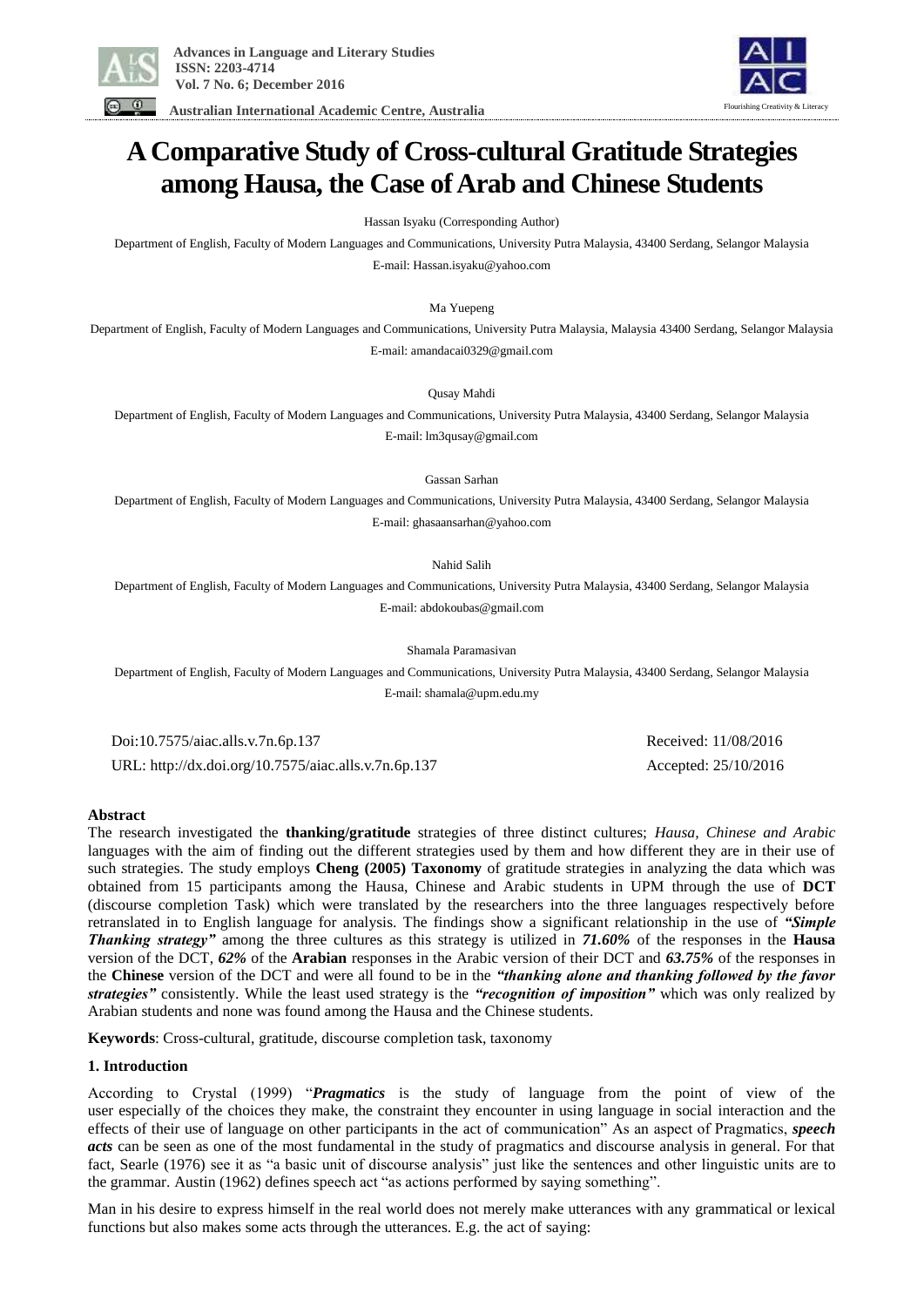*"thank you, apologizing refusing or complaining"* According to Bodman and Eisenstien (1988), the strategies of saying *"thank you"* is not onlydifficult to the *second language users* of the language but also to the *native speakers*  with eachemploying his/ her peculiar strategies when saying *"thank you"* depending on the situation.

This study will examine and compare the *thanking strategies* used by the *Hausa, Chinese and Arabian students* in UPM. The data for the study is going to be collected using DCT (discourse completion Task) which the students will complete. In order to compare the participants' "thanking strategies", the participants will complete the same version of DCT questionnaire adopted from Bodman and Eisenstein (1988) which will be translated into the different languages of the participants and later in to English for the analysis.

There have been quite a number of *weaknesses* in relation to the use of the DCT and one among which is that, the data obtained from DCT is *unnatural* and it does *not capture the true* responsive situation of the participants. As far as the study is concern, the use of DCT is considered as most suitable as it *simplifies* the task of the researchers (The task of *observing the natural occurrences* of such strategies in a natural situation) and also it saves *time and cost*. Therefore, the data elicited from such way will be consistent with the naturally occurring data in most aspects or situations.

### *1.1 Research Objectives*

The aims of the study are:

- 1. To investigate and analyze the thanking/gratitude strategies used by Nigerian, Chinese and Iraqi students in UPM.
- 2. To examine if Nigerians, Chinese and Arabians differ in expressing gratitude to people of different ages.

# *1.2 Research Questions*

- 1. What are the common thanking/gratitude expressions used by Nigerian, Chinese and Iraqi male and female speakers?
- 2. How do Nigerian, Chinese and Iraqi speakers differ in expressing thanks/gratitude to their age-peers, old men and young subordinates?

# **2. Methodology**

### *2.1 Participants*

This research will use **15** participants **5** from Hausa (a Nigerian tribe considered the most populous in the country and here in UPM), 5 from Chinese (from china and not Malaysian Chinese but living in Malaysia) and 5 from Iraqis (who are also living in Malaysia) Their ages can range from **18-60** because our study will see whether age is a determining factor in using some thanking strategies. (Among the 5 participants for each language, 3 males and 2 females will be employed with each participant given a number identification).

### *2.2 Instrument of data collection*

This research will use **DCT** (discourse completion test) which the participants will be asked to complete some open ended questionnaires which will be adopted from a modified version of **DCT** designed by Eisenstein and Bodman (1993) the questionnaires will be translated in to the three languages in question into **Hausa**, **Chinese** and **Arabic** before issuing to the participants. The reason for the translation is to get an objective data that is unaffected by the second language influence. The questionnaire will be modified to contain sixteen separate question-paragraphs describing various situations that are close to reality. The participants will be asked to give their responses for each situation described in the blank space that is going to be provided to them after every scenario question. These sixteen scenarios varied on the **contextual factors** of interlocutor's familiarity, social status, gender and age. After the data is collected, the data will be translated back to English for the analysis.

# *2.3 Data Analysis*

This study will adopt Cheng's (2005) strategies of thanking and gratitude. After the data is collected, it will be identified, interpreted and explained based on the 8 thanking/ gratitude taxonomies adopted from Cheng (2005). The data will further be analyzed using descriptive statistics for a frequency count.

# *2.4 Sampling*

Quota sampling technique will be adopted in selecting the population for the study. This sampling technique suggests that only a portion of the population that fulfills certain requirements or features will be selected to serve as the representative of the whole larger population (Black 1999) in this study, the researchers intend to use the postgraduate/ undergraduate students of University Putra Malaysia for sourcing the data.

# **3. The Context of the Study**

In order to place the work in its relevant context, the researchers adopted Hyme's SPEAKING model which according to Inayah (2009) can be applied to different types of discourses. Hymes categorizes the sixteen components of different types of discursive contexts into an Acronym of S P E A K I N G which include*: message form, message content, setting, scene, speaker/ sender, addresser, hearer, receiver, audience, addressee, purpose (outcomes), purpose goals, (key channels) form of speech, norms of interaction, norms of interpretation and genre*.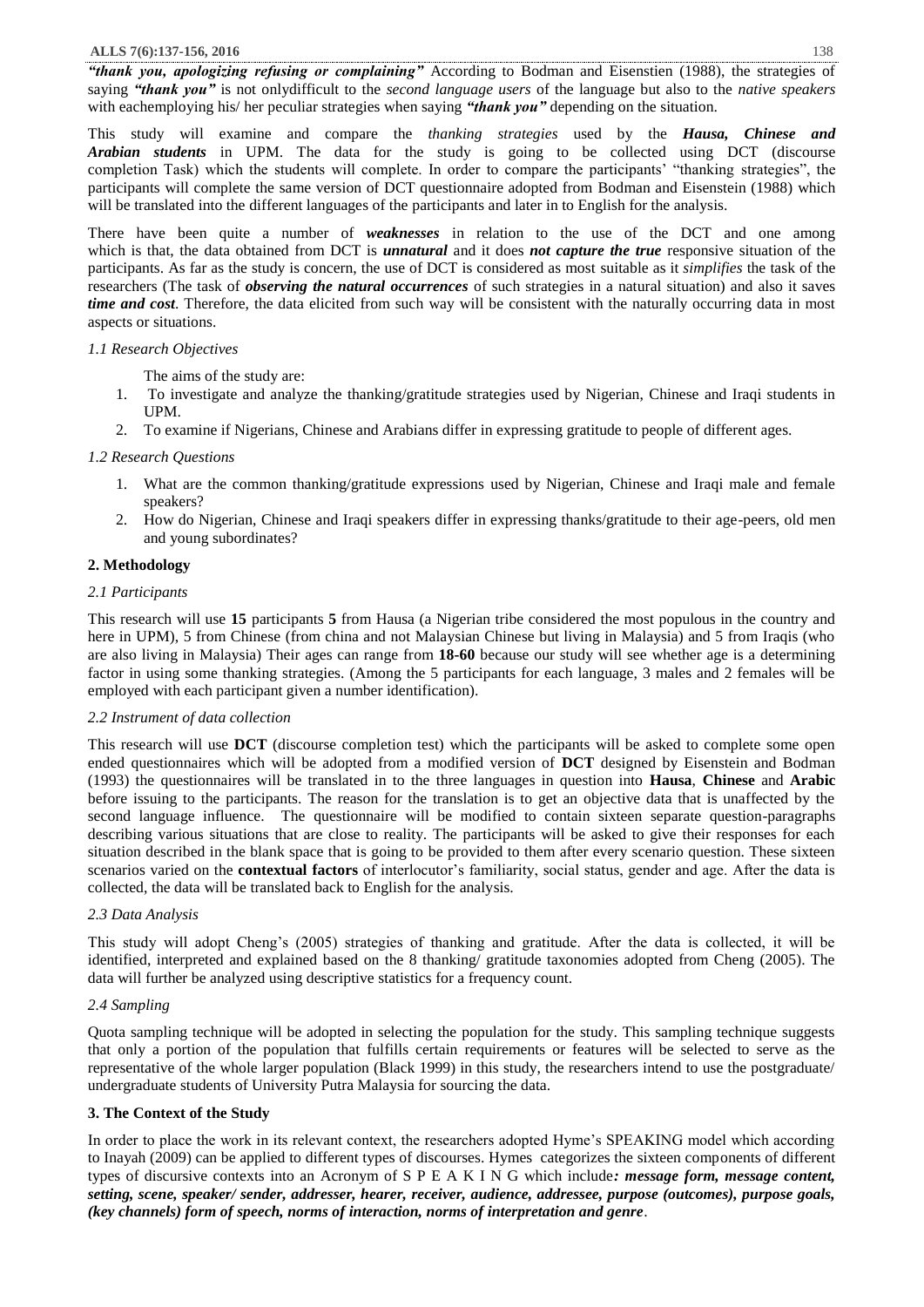# **Analysis of the Written DCT and The Study**

# *3.1 Setting*

The *setting* or *scene* according to Hymes (1971) is the *time*, *place* and *psychological setting* of a conversation. The *time* when the study was conducted was during the period of one week, but the application of the DCT to the participants and the collection of it by the researchers were in a period of one day. For the *place setting*, the study was conducted in a *laboratory situation*, where the participants were given the DCT questionnaires to respond in convenient places such as the library and the graduate students study room which are all within the larger setting of the University and Malaysia. Psychologically, the participants assume themselves as the major agents of different situations within the DCT and as such, they find themselves in the houses, on the bus, or in a shopping store etc.

# *3.2 Participants*

The participants here include both the *researchers* and *the respondents or listeners*. Five researchers took part in the present study, among them are: one Nigerian, a Chinese, and three Arabians. On the other hand, *15 participants* are chosen from the three languages of the participants to take part in the study.

### *3.3 Ends*

The ends which are *purposes* or the *desired expected outcomes* of the study are: To analyze the thanking strategies used by Nigerian, Chinese and Arabian Students and to also compare if they differ in expressing gratitude to their male and female counterparts. Or to the interlocutors of different ages (e.g. the Old and the young)

### *3.4 Act*

The act here is the *form* and *order* of the event. First, the participants were issued with a *3-page* DCT in their *native languages*. The DCT includes the *instruction*, *background information* and *paragraphs of 16 situational questions* which require the participants to place themselves in the different situations and answer the questions. The respondents were given enough time to fill in their responses. In that process, they made use of many *illocutionary speech acts* of gratitude/ thanking and *locutionary acts* which are the statements they used. And as the DCT prompts the participants to write their own responses, the *perlocutionary act* was also used.

### *3.5 Key*

It is the overall manner of speech, *the mood* or *the spirit* of the discourse according to Hymes (1971). The discourse that prompted the participant's responses was in some way *semi-formal* and neither in *a serious mood* or *spirit* nor in jocular spirit. It gives them a "light and open feeling" by placing the participants in everyday *normal situation.*

### *3.6 Instrument*

It is the *form* and *style* of the speech. The form and style of this discourse is "written and face-to face" as the researchers were there to assist the participants. Therefore, *the written Hausa, Arabic and Chinese DCTs* are the main instruments available.

### *3.7 Norm*

*The rule* governing this study was for the respondents to read each situation and place themselves in each situation which will afterwards warrant them to answer some questions using gratitude strategies they deemed fit for the situation. Similarly, the researchers did not lead or give the responses to their participants and so they maintain the rule of only talking when asked to do so by the respondents.

### *3.8 Genre*

Because the research is a *cross-cultural pragmatic* study, the genre used was predominantly a *written informal traditional genre* of gratitude among different cultures which according to Hymes (1971) is transcribed or written in different genre. Generally, it belongs to the genre of *pragmatic tests* (Testing).

# **4. Data Analysis**

# *4.1 Framework of Data Analysis*

Table 1. Theoretical framework [Cheng's (2005) taxonomy for 8 strategies of expressing gratitude]

| <b>STRATEGIES</b> | <b>FEATURES</b>                                                                                                                                                                                                                                                                                        |
|-------------------|--------------------------------------------------------------------------------------------------------------------------------------------------------------------------------------------------------------------------------------------------------------------------------------------------------|
| 1) Thanking       | A. simple thanking by only using the word "thank you"<br>B. thanking by stating the favor (thank you for your<br>help, and thank you for your notice exemplify this sub-<br>strategy)<br>C. thanking and mentioning the imposition caused by the<br>favor (Thank you for helping me cleaning the room) |
| 2) Appreciation   | A. using the word "appreciate" (e.g. I appreciate it!)<br>B. using the word "appreciate" and mentioning the<br>imposition caused by the favor (e.g. I appreciate the<br><i>time</i> you spent for me)                                                                                                  |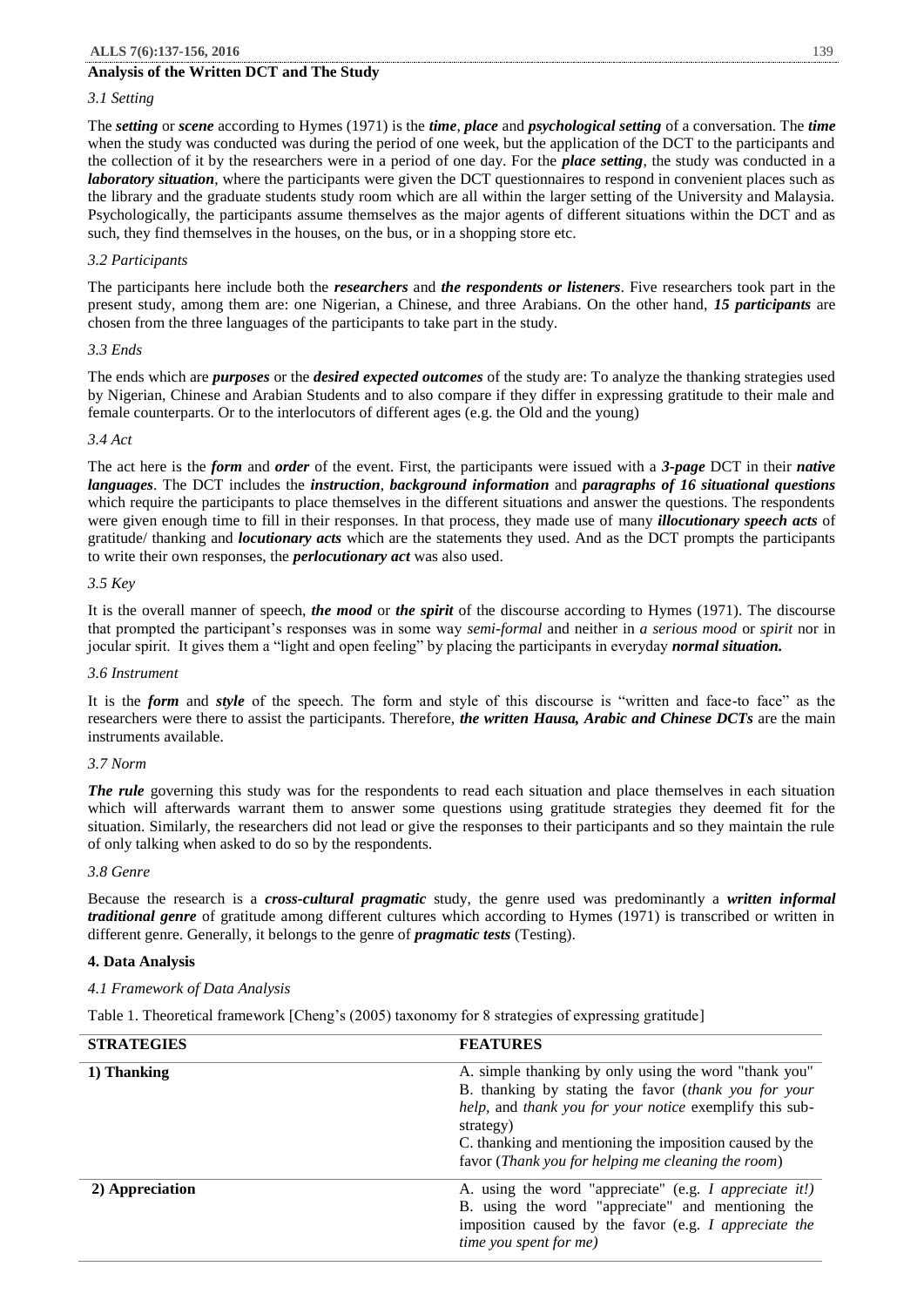| ALLS 7(6):137-156, 2016      | 140                                                                                                                                                                                                                                                                             |
|------------------------------|---------------------------------------------------------------------------------------------------------------------------------------------------------------------------------------------------------------------------------------------------------------------------------|
| 3) Repayment                 | A. offering services, food (next time is my turn)<br>feeling<br>indebted<br>В.<br>(I<br>owe<br>you<br>one)<br>C. promising future self-improvement (it won't happen<br>again)<br>4) Recognition of imposition                                                                   |
| 4) Recognition of imposition | A. by acknowledging the imposition (exemplified by<br>statements such as I know you are not allowed to give<br>extra<br>time)<br>me<br>B. stating or diminishing the need for the favor (you<br>shouldn't do that)                                                              |
| 5) Apology                   | the apologizer words<br>(I<br>A<br>using<br>am<br>sorry)<br>B. using apology by stating the favor $(I \text{ am} \text{ sorry} \text{ for the})$<br>problem<br>made)<br>C. expressing embarrassment (I feel embarrassed)<br>D. criticizing oneself $(I \text{ am such a fool})$ |
| 6) Positive feeling          | A. expressing positive reaction to a person (You are a<br>life<br>saver)<br>B. expressing positive feeling to action (such as This<br>book was really helpful)                                                                                                                  |
| 7) Other                     | Expressions that do not belong to the above strategies<br>are categorized as other Strategies. There are four<br>subcategories under the other strategy:                                                                                                                        |
|                              | A. here statement (e.g. Here you are!)                                                                                                                                                                                                                                          |
|                              | B. small talk (e.g. Your face is very familiar to me but I<br>can't remember where I saw you. What do you study?)                                                                                                                                                               |
|                              | C. leave-taking (e.g. <i>Have a nice day!</i> )                                                                                                                                                                                                                                 |
|                              | D. joking (e.g. Don't forget to pay again next time)                                                                                                                                                                                                                            |
| 8) Attention getter          | In the thanking situations, attention getter and address<br>term are likely to occur in the same utterance. The<br>alerters include:                                                                                                                                            |
|                              | A. Attention getter (e.g. Hey, Hi, Well)                                                                                                                                                                                                                                        |
|                              | B. Title (e.g. Dr., Professor! Sir!)                                                                                                                                                                                                                                            |
|                              | C. Name (e.g. John, Mary)                                                                                                                                                                                                                                                       |
|                              |                                                                                                                                                                                                                                                                                 |

# **5. The Thanking strategies Among Hausa Students of UPM**

# *5.1 Thanking Alone*

# *Thanking Alone*

**28** responses made by the participants portray *"thanking alone*" strategy. They use *"thank you"* alone in situations where the favor done is very little and usual.

### E.g. Nagode *Thank you*

### *Thanking by stating the favor done/ Moral attachment*

*90%* of the Hausa speakers are predominantly Muslims. Out of the 30 responses of the participants using this strategy, 17 tend to attach strong moral religious values after saying thank you. E.g.

*Nagode, Allah ya saka da alkhairi Thank you, may god shower on you his blessings.*

While 13 responses were made stating the favour done after the use of *"Thank You"*

*e.g. Nagode dayimin taimakonnan Thank you for helping me.*

# *5.2 Appreciation*

### *Using the word appreciate alone*

None of the participants used the word "*I appreciate alone",* and this is because according to the culture, it sounds impolite and ungrateful to the other party.

### *Using the word "appreciate" and mentioning the imposition caused by the favor*

Nayi murna kwarai, dajin haka kuma nagode *I really appreciate for hearing this and thank you*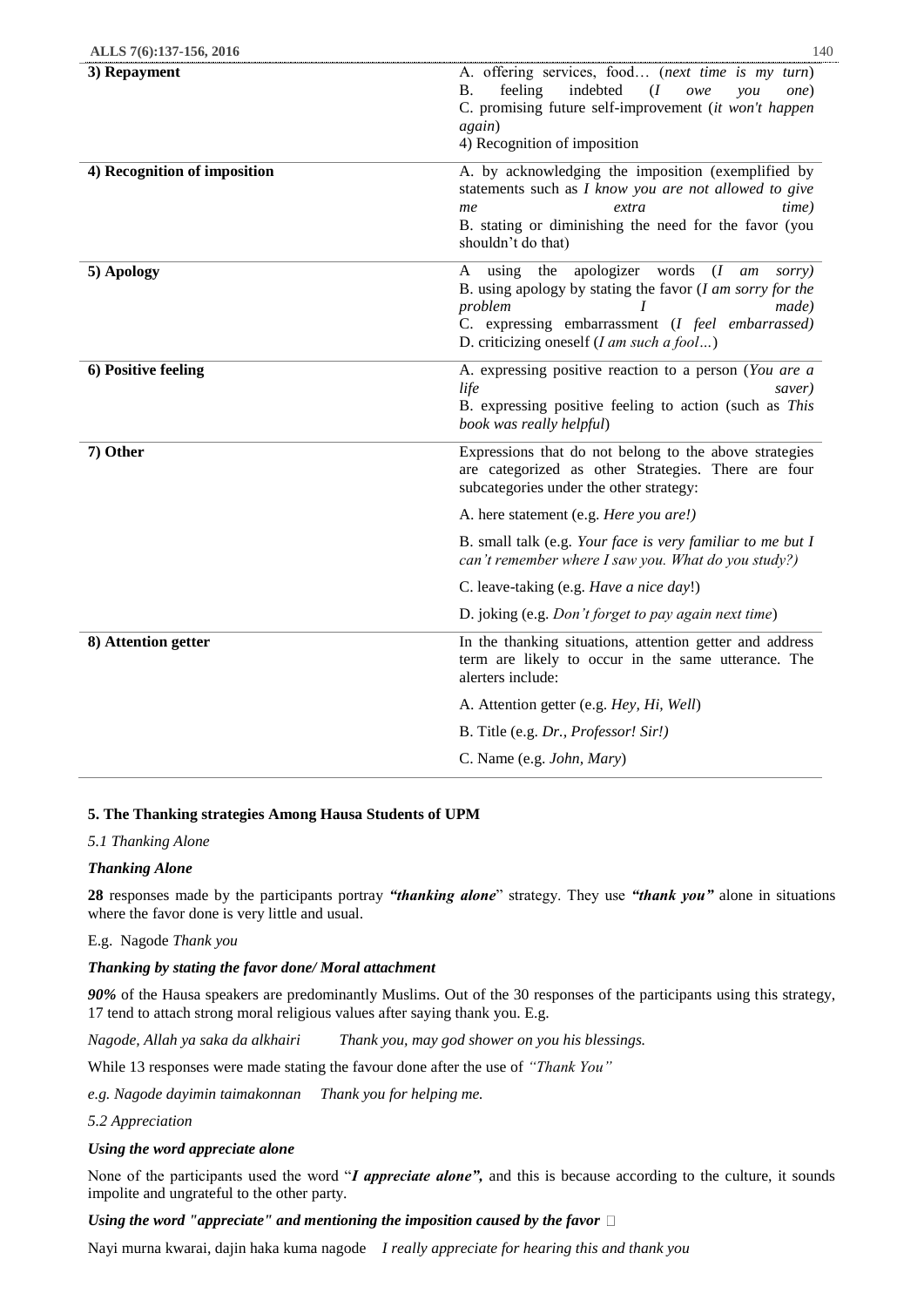# *5.3 REPAYMENT*

# *Feeling Indebted*

Only 1 participant made use of this thanking strategy in his response. Only participant **No. 3** made use of this strategy when he was offered a loan of \$500 by his friend. E.g.

Nagode, zan biyaka da izinin ubangiji *Thank you, I will pay you by Allah's will*

# *Promising Future Self-improvement*

Here, only participant **No.3** made use of future self-improvement when being added salary. E.g.

Naji dadi kwarai, zan kara zage damtse *I appreciate it, I will add more effort.*

*5.4 Recognition Oof Imposition*

None of the respondents used this strategy.

*5.5 Apology*

# *Using Apology by stating the Favor*

Only participant **no.1** made use of this strategy in one response and this is because Hausa culture doesn't use apology so often where a favor is made. E.g

Nagode, kayi hakuri da wannan wahalar dana sakaka aciki *Thank you, I am sorry for putting you through this.*

# *Expressing Embarrassment*

Participant **no.2** decided not to say thank you to the elderly driver as he said:

He was embarrassed for showing his impatience (naji kunyane na nuna rashin hakuri na)

*5.6 Positive Feelings*

### *Expressing Positive Feeling*

Participant **no. 3** and **no. 2** made use of this strategy in their five responses towards the favor done to them. E.g

Da kyau, aikinka yayi kyau kwarai *that's good, your work is awesome*

*5.7 Others*

# *Leave taking*

Among the strategies for expressing "thank you" here, only the *Leave taking strategies* are used by participant **no 2**. And **no.4** in 3 responses, this according to the Hausa culture shows that the participants are not attached personally to the interlocutors. e.g., in the shopping stores, when he was about to leave, participant no. 2 said this to the salesman. E.g. sai anjima *later*

*5.8 Attention Getter*

5 responses by three participants used five exclamatory *attention getters*. Participant **no. 2,** after returning from work and finding the house clean made use of an attention getter. E.g

Kai! Abu yayi kyau, Allah yasaka *Wow! Everything looks good, may god bless*.

| Strategy                | Number         | percentage |
|-------------------------|----------------|------------|
| <b>Thanking</b>         | 58             | 71.60%     |
| Appreciation            | 6              | 7.41%      |
| <b>Repayment</b>        | $\mathfrak{D}$ | 2.47%      |
| <b>Apology</b>          | $\overline{2}$ | 2.47%      |
| positive feeling        | 5              | 6.17%      |
| <b>Attention getter</b> | 5              | 6.17%      |
| <b>Other</b>            | 3              | 3.70%      |

Table 2. Frequency and percentage of overall strategy use among Hausa students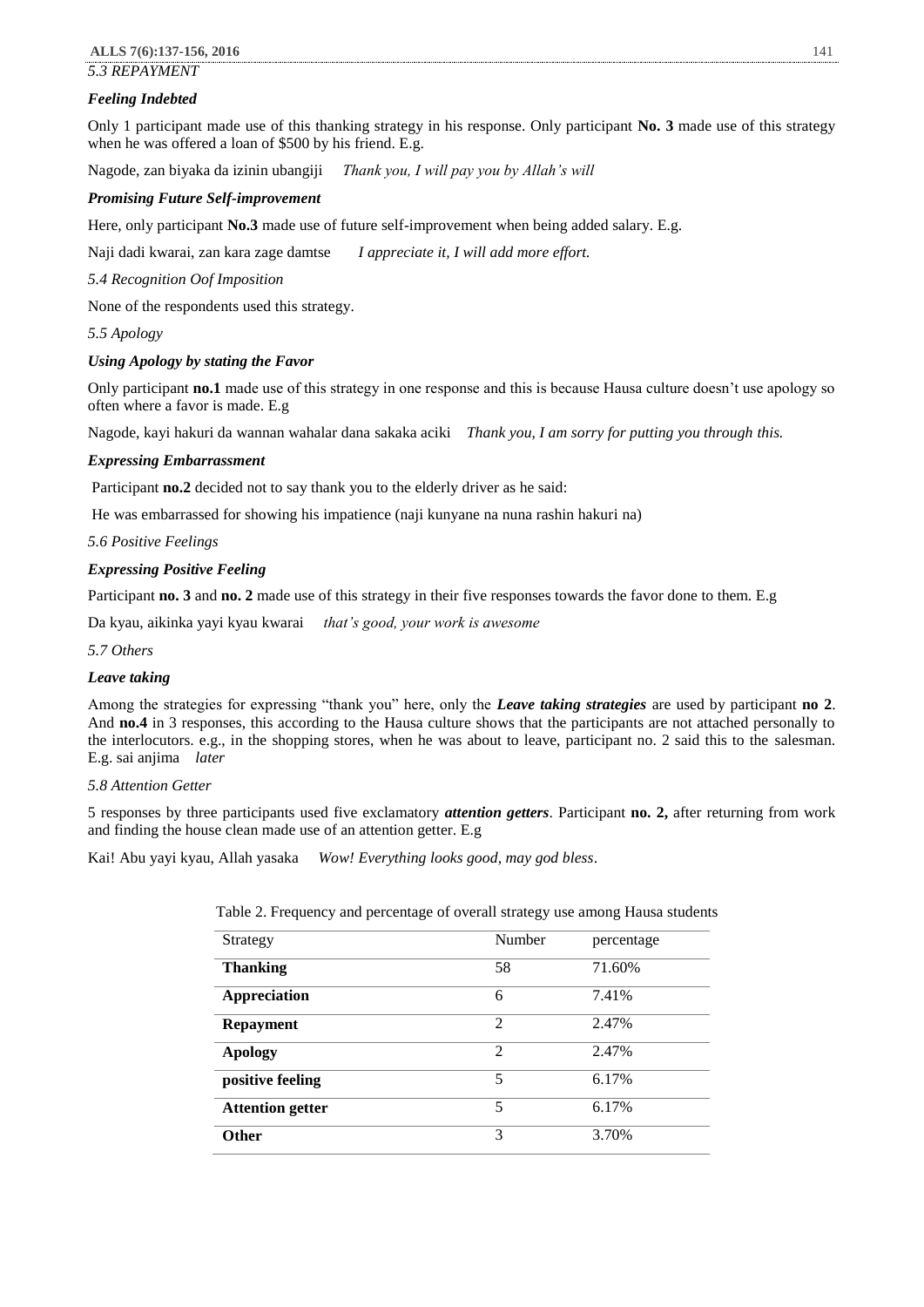

Chart 1. Frequency and percentage of overall strategy use among the Hausa participants

### *5.9 Conclusion*

From the table above, one can fathom that the most used *gratitude strategy* is the *"thanking strategy"* with **71%** of the participant's responses including it, followed by Appreciation which is close to saying *"thank you"* in Hausa with **7.41%.** The next most used strategy according to the data is *"Expressing positive feeling"* with **6.17%** next after that is the use of *"attention getters"* within another structure with **6.17%**. Finally, *"repayment"* and *"Apology"* strategy for gratitude are the least used strategies among the Hausa Graduate students of UPM with only **2.47%** each.

### **6. The Thanking Strategies among Arabian Students of UPM**

*6.1 Thanking Strategy*

### a) *Thanking alone*

Since "thanking alone" strategy comprises utterances made up of thanking words such as 'thank you' or 'thanks'. There were **32** that were made using thanking alone strategy among the participants.

### **E.g.** 'Shukran' thank you

# *b) Thanking by stating the favor done*

Out of **(50)** thanking responses. **18** responses have been utilized to display thanking and stating the Favor as a strategy to express gratitude.

**E.g.** Shukran li ahtimamk, ant falan sadiq wafi

 *Thanks for your interest; you are absolutely a best friend*.

### *6.2 Appreciation*

### *a) Using the word "appreciate alone"*

Only **one** of the participants used this strategy, since *using the word appreciate alone doesn't bear a heavy gratitude in its meaning.*

**E.g.** Ana oqder laka ha`a *I appreciate it*

### *b) Using the word "appreciate" and mentioning the imposition caused by the favor*

Four participants in their responses employed the word "appreciate" and mentioning the imposition caused by the favor. This reveals to what extend that the people used to utilize such expressions among them.

**E.g**. Ana uqader hatha, hatha lotf mink, atmnh lak al najah aldaeem fi hayatok.

*Appreciate it. That is so nice of you, I wish you all success in your life.*

*6.3 Repayment*

# *a) Offering or promising service*

Participants **no. 5** and **no**. **1** have used this strategy in their responses towards the favor of Offering or promising service.

**E.g**. Ana aml an yakun dawri fi al mara al qadima, ba al faal ant tamtalk qalb kabeer.

 *I hope to turn it back to you at a nearest time. You absolutely have a good heart*.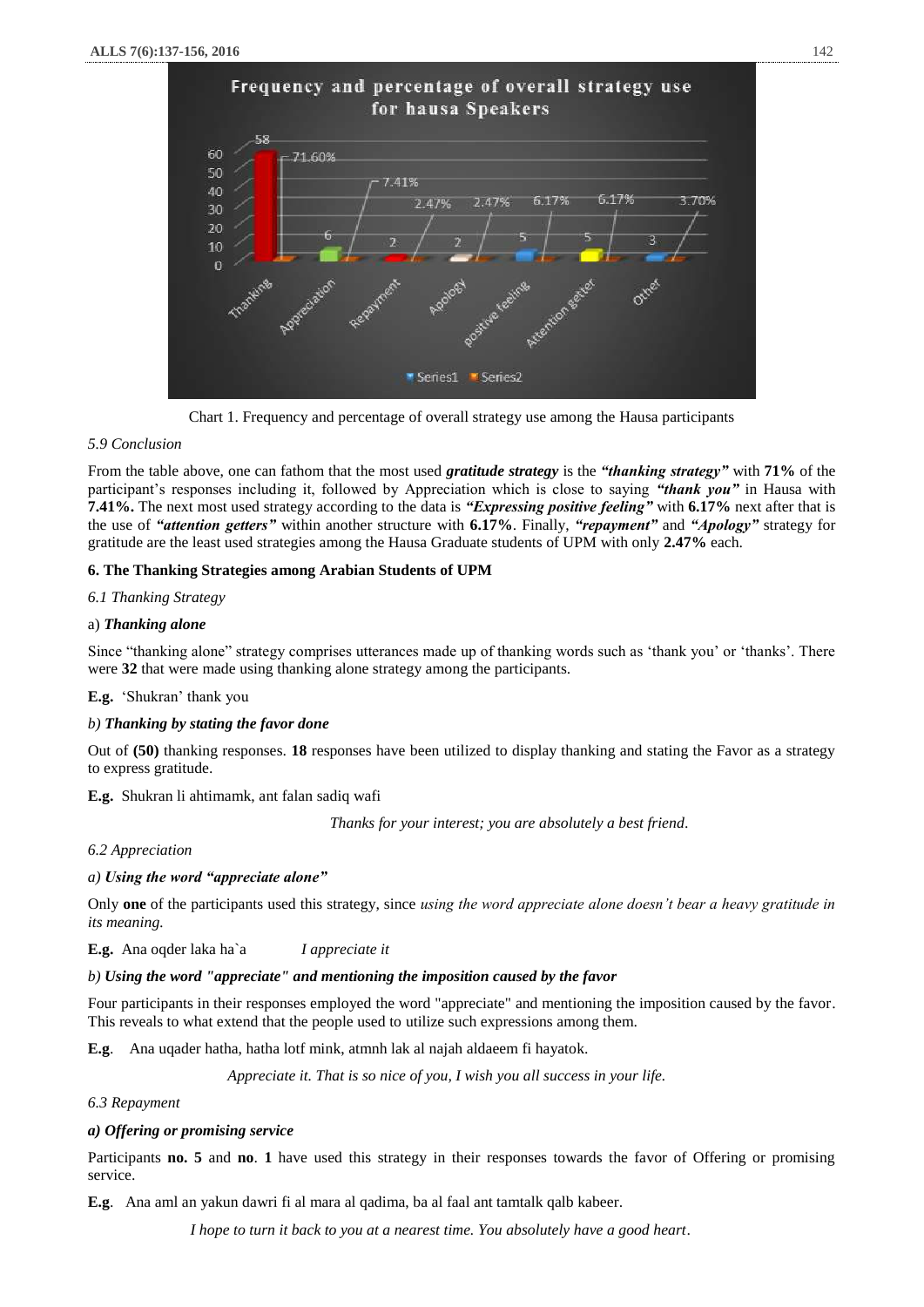*6.4 Recognition Of Imposition*

#### *a) Acknowledging the imposition*

Only one participant "*acknowledged the imposition"* in his response to the action which expresses a kind of modesty I a given situation

**E.g**. ana uaked lak ina telka al ziyada fi ratbi stjaaalni akther mthabra.

 *I admit this increase in my salary will push me to be more persistent*.

*6.5 Apology*

### *Using Apology by stating the Favor*

This strategy was used by only **one** participant, although this strategy has a broader use in Arabic conversation. It could be attributed to the type of questions that is included in the DCT which elicits an apology strategy.

**E.g**. lakad ahsant al ammal, ana jidaa usef li adm musaadatak.

 *You did a great job and I am sorry for not helping you*.

*6.6 Positive Feelings*

#### *Expressing Positive Feeling*

Five Arab respondents made use of this strategy in framing 19 responses over the total no of 80 responses.

**E.g**. inaka tamaal besorah jayadah, hafeth ala thalek.

*You are doing a great job, thank you my friend.*

#### *6.7 Others*

None of the participants used this strategy.

*6.8 Attention Getter*

### *a) Attention getter*

Only in two situations that two responses out of all responses demonstrated the use of *"attention getter".* 

**E.g**. ma asedek saraha areed ahethnak alaa ali sawetah.

*Wow! I really want to hug you for what you did, thank you so much.*

Table 3. Frequency and percentage of overall strategy use among the Arabian participants

| <b>Strategy</b>                  | <b>Number</b>  | <b>Percentage</b> |
|----------------------------------|----------------|-------------------|
| <b>Thanking</b>                  | 50             | 62.50%            |
| <b>Appreciation</b>              | 5              | 6.25%             |
| <b>Repayment</b>                 | $\mathfrak{D}$ | 2.50%             |
| <b>Recognition of imposition</b> |                | 1.25%             |
| apology                          |                | 1.25%             |
| positive feeling                 | 19             | 23.75%            |
| <b>Attention getter</b>          | $\mathfrak{D}$ | 2.50%             |



Chart 2. Frequency and percentage of overall strategy use among the Arabian participants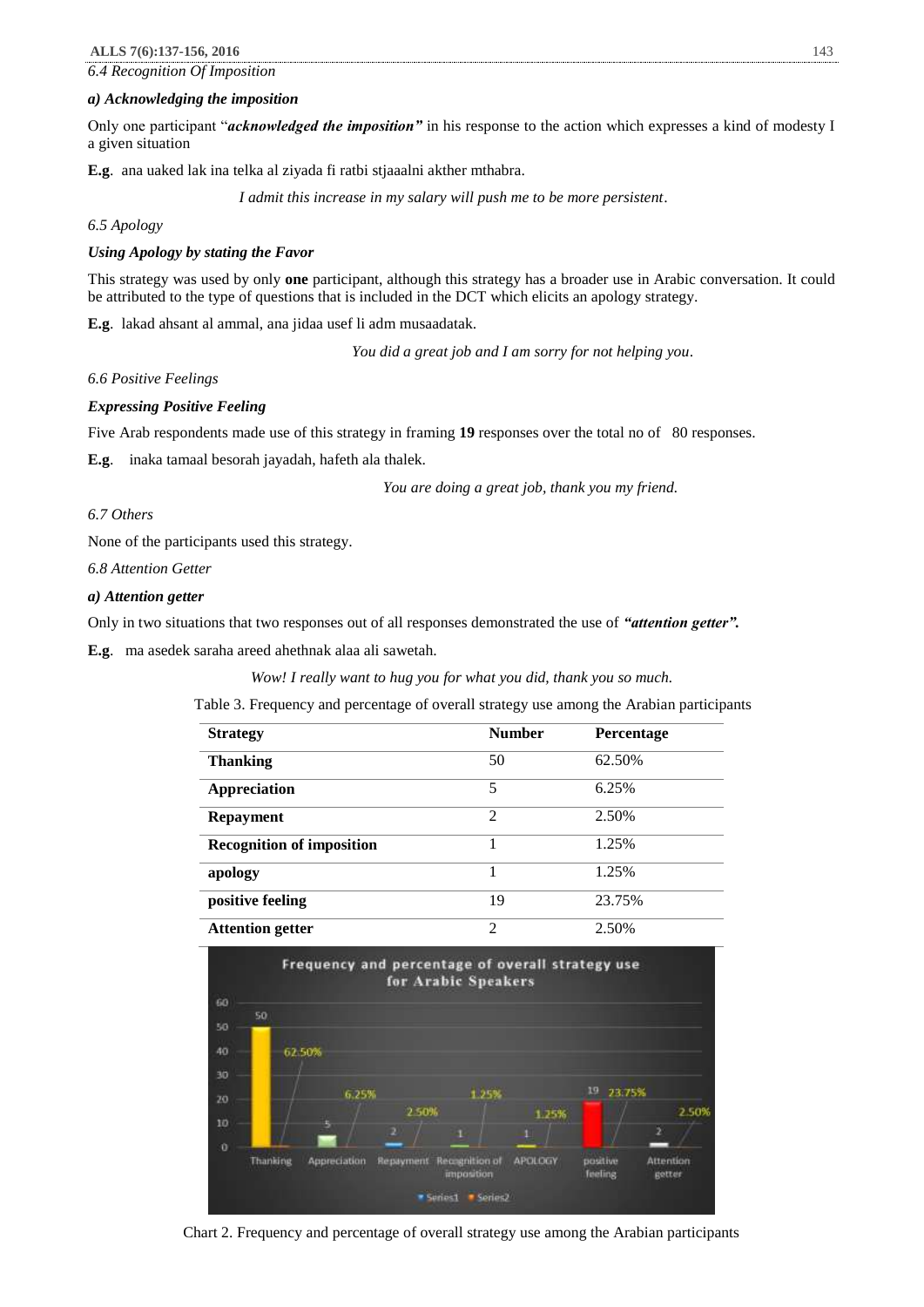### *6.9 Conclusion*

Figure and Table illustrate that the *thanking strategy* with (**62.50%)** is the most frequently used strategy. The second most commonly used strategy by the Arab participants was *positive feeling* with **(23.75%).** *Appreciation* takes the third most frequently used strategy with the percentage of **(6.25%).** The fourth most frequently used strategy with (**2.50%)** is *Attention getter*. Finally, Arab speakers use of *Repayment* strategy is only (**2.50%),** and *Apology together with Recognition of imposition* with only (**1.25%)** consistently.

### **7. The Thanking strategies Among Chinese speakers**

*7.1 Thanking Alone*

### *Thanking Alone*

**17** responses were found to include *"thanking alone*" strategy. They use of *"thank you"* alone is usually made based on the Chinese culture in situations where the favor done is very little and when they received messages from a common friend.

E.g. 谢谢你。 (Thank you in Chinese)

### *Thanking by stating the favor done/ Moral attachment*

51 responses were made to include the *favour* done to the participants after the use of *"Thank You".* This tend to show the degree and extent to which they show how grateful they are. This usually comes before or after saying *"Thank you"*

E.g. 非常谢谢你, 我真的很喜欢这个礼物。 (Thank you very much, i really like this present)

*7.2 Appreciation*

### *Using the word appreciate alone*

None of the participants used the word "*I appreciate alone",* and this is because Chinese people do not have the habit to use the word *I appreciate alone*.

### *Using the word "appreciate" and mentioning the imposition caused by the favor*

**6** participants made use of this strategy in their 6 responses. This shows the respect to the other person.

E.g. 非常感谢你,你真的是帮了我大忙了。(I really appreciate it. You really helped me.)

# *7.3 Repayment*

There are 17 responses that made use of *repayment strategy*. Among them, only 10 responses used repayment strategy to show "*offering service*".

E.g. 谢谢你, 下次我请你吃饭。 (Thank you . Next time is my turn to pay for dinner.)

The rest of 7 responses are "*Promising Future Self-improvement"* by using repayment strategy.

E.g. 谢谢你, 我下次会做的很好。 (Thank you. I will do even better next time.)

*7.4 Recognition of Imposition*

None of the respondents used this strategy.

*7.5 APOLOGY*

# *Using Apology by stating the Favor*

Only participant **no.5** made use of this strategy for once in responding to getting off the car.

对不起,我想在这里下车。(*Am sorry! I want to alight here*.)

### *Expressing Embarrassment*

Only Participant **no.3** used the apology strategy instead of *"thank you"* to decrease embarrassment between him and his friend.

唉呀!不是说好了我做这部分家务的吗?真的是麻烦你了。(*Aya! I wanted to do that; u should have let me do the housework at this time. It is really nice of you to help me*. )

### *7.6 POSITIVE FEELINGS*

# *Expressing Positive Feeling*

Only Participant **no.3** used this strategy for one time.

啊真是太感谢你了,帮了我个大忙。(*A*!*I really thank you. You really helped me a lot.*)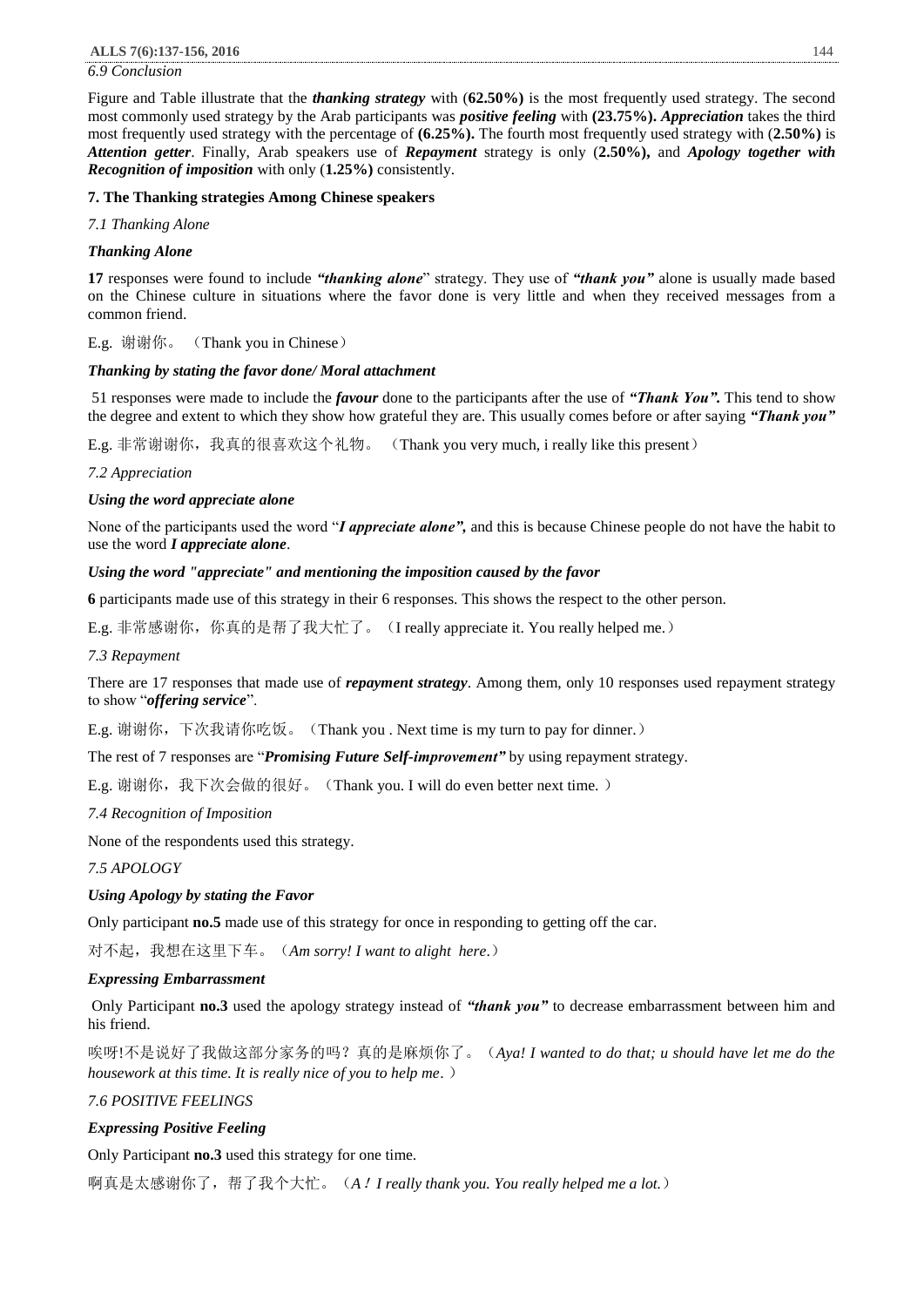*7.7 Others*

### **Small talk**

Only Participant **no.3** using this strategy also for one time.

天呢,你怎么会知道我想要这件毛衣,你真的是太了解我了。(*Oh My God. How do you know that i want this blue sweater? You really know me*. )

# *7.8 Attention Getter*

None of the respondents used this strategy.

Table 4. Frequency and percentage of overall strategy use among the Arabian participants

| Strategy                  | Number   | Percentage |
|---------------------------|----------|------------|
| Thanking                  | 51       | 63.75%     |
| Appreciation              | 6        | 7.5%       |
| Repayment                 | 17       | 21.25%     |
| Recognition of imposition | $\Omega$ | 0%         |
| apology                   |          | 1.25%      |
| positive feeling          |          | 1.25%      |
| Other Small talk          | 1        | 1.25%      |
| Attention getter          | $\Omega$ | 0%         |



Chart 3. Frequency and percentage of overall strategy use among the Chinese participants

### *7.9 Conclusion*

From the information above, we can conclude that the mostly used *gratitude strategy* is *"thanking strategy"* with **63.75%,** followed by *Repayment* strategy with **21.25%.** The next is *"appreciation"* strategy with **7.5%** which we can see all from the chart above. Among all the strategies, *"apology", "positive feeling", and "other"* (small talk) are all realized with only **1.25%.** Finally, both *"recognition of imposition"* and *"attention getter"* have **0%.**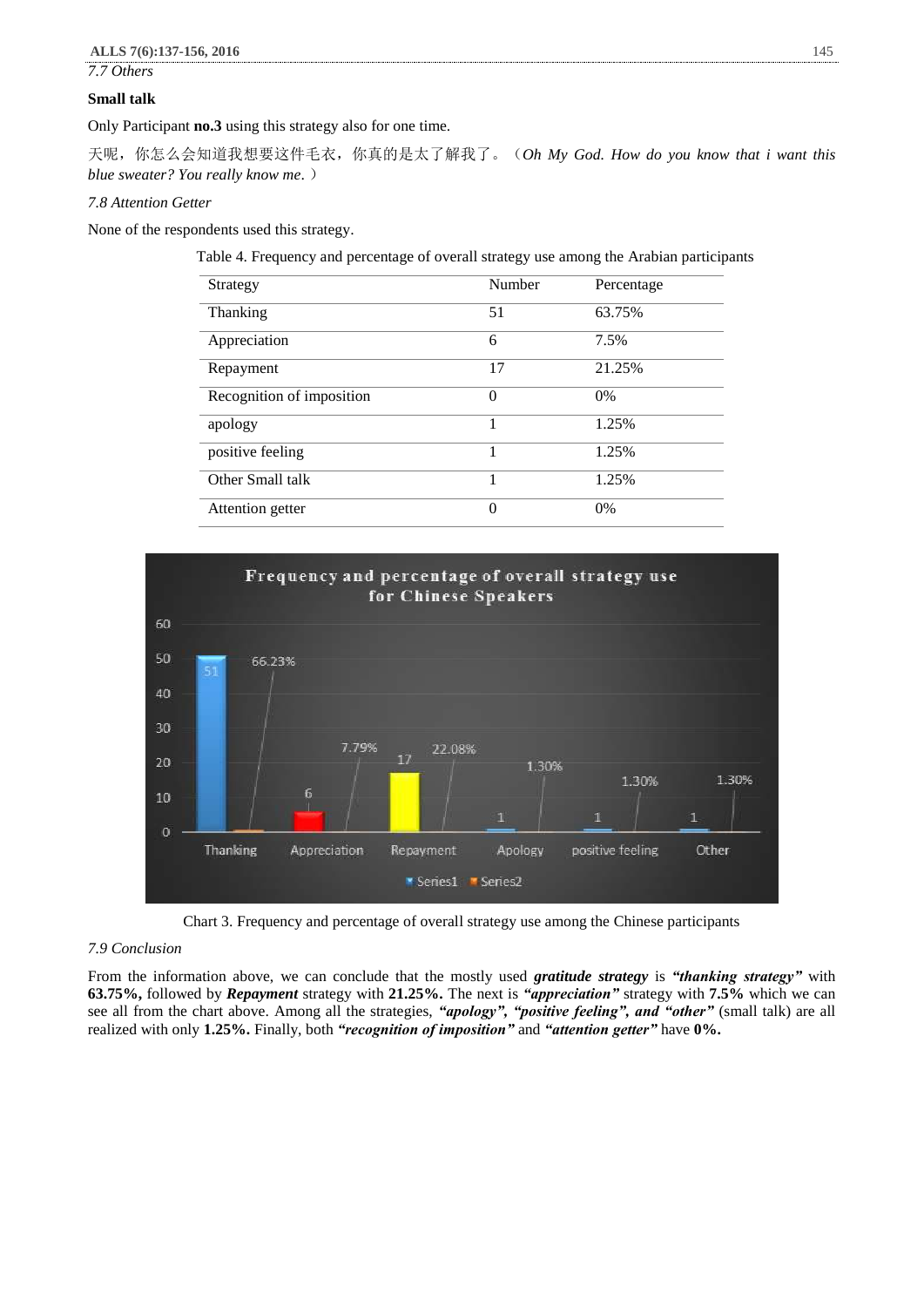# **8. Findings and Conclusion**



Chart 4. Frequency and percentage of overall strategy use among the three Language

It can be fathomed according to the findings that, there is a strong relationship between the three cultures (Hausa, Chinese and Arabic) in their use of "Simple Thanking" strategy as **71.60%** of the responses in the Hausa version of the DCT, **62%** of the Arabian responses in the Arabic version of their DCT and **63.75%** of the responses in the Chinese version of the DCT among the participants in UPM all were found to be in the "thanking alone and thanking followed by the favor strategies" consistently. This finding is in conformity with that of Fariba and Sanaz (2014) whose research in the use of thanking strategies among the Iranians shows **80%** of their intermediate subjects using "simple thanking" strategy in their English sample of their DCT.

For "Appreciation strategy", **7.41%** responses among the Hausa participants, **6.25% responses** among the Arabians and **7.5%** responses among the Chinese respondents have been made using "*appreciation" strategy*. This shows that in the use of *appreciation strategy*, there is no any significant difference between the three cultures.

However, in the use of "*Repayment strategy*", a significant difference was seen between the responses of the Chinese participants which was **21.25%** and the other two cultures who only recorded **2.47%** for Hausa and **2.50%** for Arabic participants which made the researchers to conclude that there is a significant relation between the Hausa and Arabic cultures in their use of *"repayment strategy".*

Only **2.47%** responses use *"apology strategy"* for Hausa, **1.25%** among the Arabian and the Chinese responses consistently. This indicates that there is also a strong correlation among the two cultures in the use of "*apology strategy".*

There wasn't any use of *"recognition of imposition" strategy* among the Hausa and Chinese culture while Arabic only recorded *1.25% use.* 

For *"Positive feeling" strategy*, **6.17%** among the responses in the Hausa version of the DCT made use of *this strategy* while Chinese recorded only 1.25% but Arabic recorded up to 23.75% making a significant difference between their use of *"positive feelings"* as compared to Hausa and Chinese.

Finally, in their use of *"other strategies"* only **3.70%** of the responses were recorded in the Hausa version of the DCT while **2.5%** *was recorded* in the Arabic Version and **0%** in the Chinese version of the DCT

# **9. Conclusion**

One can conclude therefore that, the most frequently used strategy among the three cultures is the *"simple thanking"* and this is in conformity with several researches done in the same field. While the least used strategy is the *"recognition of imposition"* which was not found to be used in the Hausa and Chinese versions of the DCT and with only 1.25% in the Arabic version of the DCT. There is no any significant difference in the use of Gratitude strategies in addressing either females/males or young/old interlocutors among the three cultures.

# **References**

Austin, J. L., & Urmson, J. O. (1962). *How to Do Things with Words. The William James Lectures Delivered at Harvard University in 1955.[Edited by James O. Urmson.]*. Clarendon Press.

Black, T. R. (1999). *Doing quantitative research in the social sciences: An integrated approach to research design, measurement and statistics*. Sage.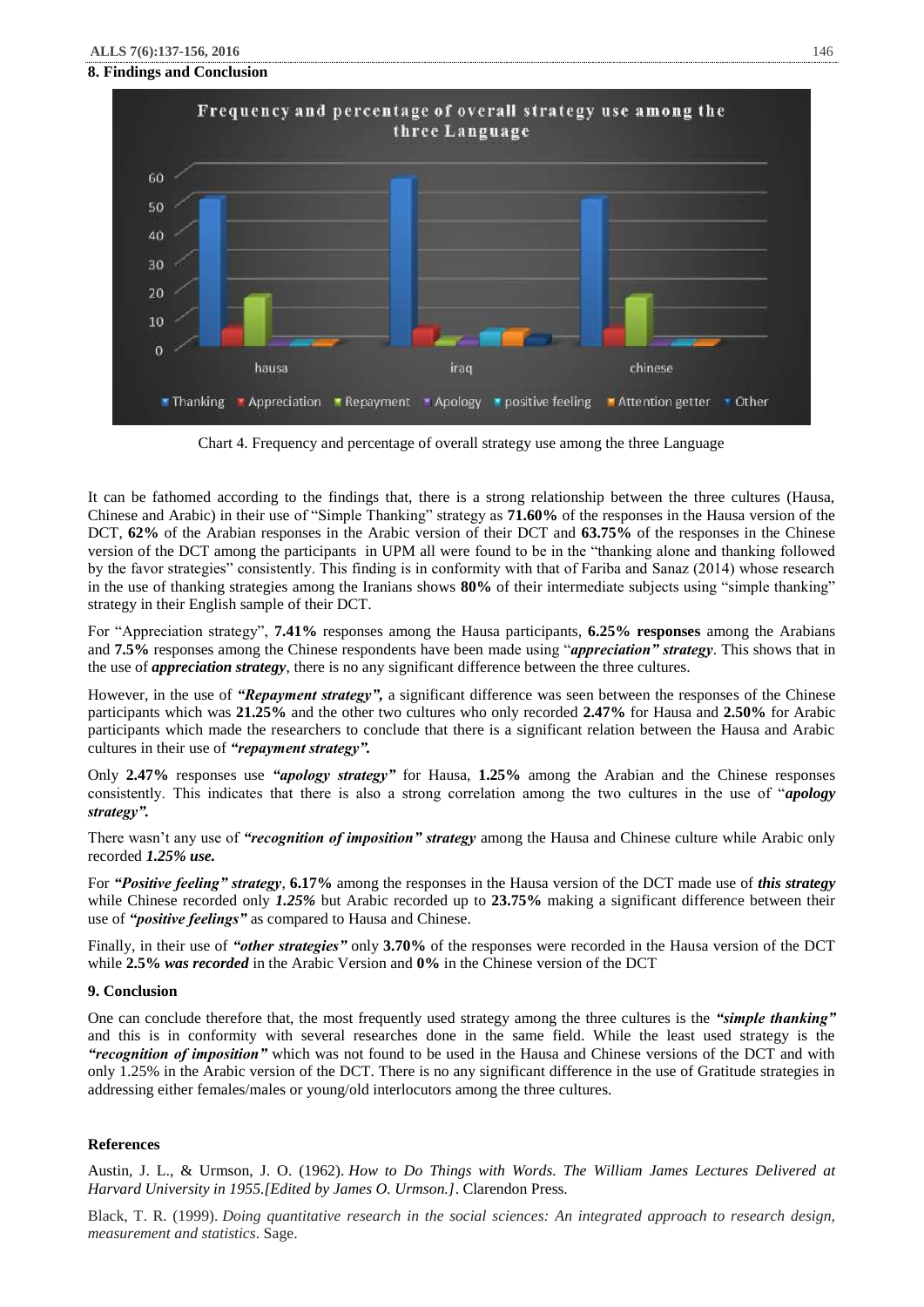Cheng, S. W. (2005). *An exploratory cross-sectional study of interlanguage pragmatic development of expressions of gratitude by Chinese learners of English*. Unpublished PhD dissertations. The University of Iowa.

Eisenstein, M., & Bodman, J. W. (1993). Expressing gratitude in American English. In G. K. S. Blum-Kulka (Ed.), *Interlanguage pragmatics* (pp. 64-81). New York: Oxford University Press

Farashaiyan, A., & Hua, T. K. (2012). A cross-cultural comparative study of gratitude strategies between Iranian and Malaysian postgraduate students.*Asian Social Science*, *8*(7), 139.

Flowerdew, J. (2012). *Discourse in English language education*. Routledge.

Hymes, D. H. (1972). On communicative competence. In B. Pride & J. Holmes (Eds.), *Sociolinguistics* (pp.269-293). Harmondsworth: Penguin.

Inayah, K. A. (2009). *About The Simple Conversation.* Bandung.

Kasper, G., & Blum-Kulka, S. (Eds.). (1993). *Interlanguage Pragmatics*. Oxford: Oxford

Searle, J. R. (1976). A classification of illocutionary acts. *Language in society*, *5*(01), 1-23.

Sussex, R. (1999). DAVID CRYSTAL, English as a global language. Cambridge & New York: Cambridge University Press, 1997. Pp. x, 150. Hb \$9.95. *Language in Society*, *28*(01), 120-124.

Yoosefvand, A., & Rasekh, A. E. (2014). Gender Differences in the Expression of Gratitude by Persian Speakers. *Journal of Applied Linguistics and Language Research*, *1*(1), 100-117.

# **APPENDIXES**

# **ENGLISH DCT**

# **Sample of the DCT adopted from a modified version of DCT designed by Eisenstein and Bodman (1993)**

### **Dear participant,**

Thank you for participating in this survey. This study is intended to explore cross cultural speech behavior. The information you provide below will be used for this study only and will remain confidential. In the following section, please fill in the blank spaces with the correct information. **Background information:**

| Dacket build throit mation. |
|-----------------------------|
|                             |
| Notionality                 |

| 11au - 11au - 12au - 12au - 12au - 12au - 12au - 12au - 12au - 12au - 12au - 12au - 12au - 12au - 12au - 12au |
|---------------------------------------------------------------------------------------------------------------|
|                                                                                                               |
|                                                                                                               |
|                                                                                                               |
|                                                                                                               |
| Gender                                                                                                        |

# **Instruction**

You will find the following scenarios involve being placed in a situation where you may feel, to different degrees, obliged or grateful to someone who has done something for or requested of/from you. Please imagine yourself in each situation and respond accordingly based on your immediate reaction. If you feel that a specified situation does not warrant a response, please provide an explanation.

1. It is Friday. You look into your wallet and notice that you only have \$2.00. your good friend at work notices this and hears you say,' I'll have to go to the bank.' Your friend asks if you need money, and you say that you forgot to go to the bank. Your friend says, 'I have plenty. How much do you need?' You say, 'Could you lend me \$5.00? I'll pay you back on Monday.' Your friend says, 'Sure. Are you sure you don't need more than that?' You say you don't. Your friend gives you the \$5.00. (**Your friend is a male**)

**You would say:**

# **You would say nothing because:**

2. You board a bus, pay your money and take a seat near the front of the bus. Just before you stop, you guess that the driver is not going to stop. You move to the front, and ask the driver to stop and he stops. (**The driver is an old man**) **You would say:**

# **You would say nothing because:**

3. It is your birthday, and you're having a few people over for dinner. A friend brings you a present. You unwrap it and find a blue sweater that you wish to have. (**Your friend is a female**)

**You would say:**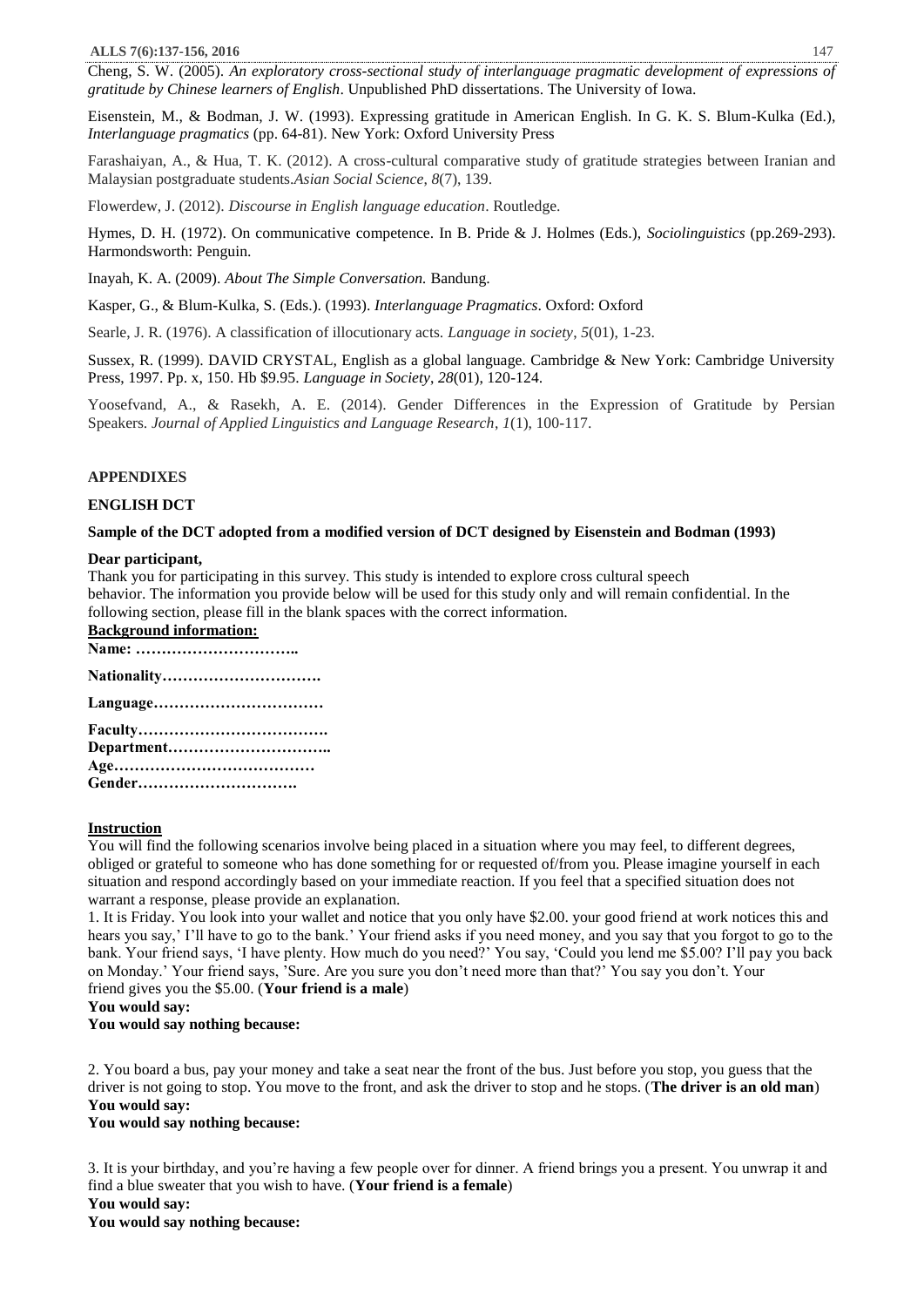4. You work for a large company, which is usually very busy. You send your manager a request for some days off. The vice-president of personnel calls you into his office. He tells you to sit down. You feel a little nervous, because you have only been working there for six months. The vice-president says, "You're doing a good job. In fact, we are so pleased with you that I am going to give you a raise". (**Your boss is younger than you and a female**) **You would say:**

### **You would say nothing because:**

Today is your birthday. X sends you a text, wishing you a happy birthday

5. In the supermarket, you ask the cashier to bag your groceries. He does this, and then turns to begin serving the next costumer. You pay and pick up your bags to leave. (**The cashier is an old man**)

**You would say:**

**You would say nothing because:**

6. At the table in a restaurant a friend says, you have something on your face.' You ask where. Your friend tells you. You rub your face and ask,' Is it off?' your friend says that it is. (**your friend is young and male**)

# **You would say:**

### **You would say nothing because:**

7. You find yourself in sudden need of money--\$500. You mention this to a friend. Your friend immediately offers to lend it to you. At first you say, 'Oh no, I didn't mean it as a request. I couldn't take it.' Your friend says,' really, it's all right. What are friends for?' Your friend insists again, and you take the check. (**Your friend is a male**) **You would say:**

# **You would say nothing because**

8. You are studying in another city. Both you and your roommate work. You come home late from work and find that your roommate has done some work around the house that you had promised to do, but had not had a chance to do. (**Your roommate is old and a male**)

# **You would say: You would say nothing because:**

9. Your friend suggests going out to lunch. You say that you'd like to go, but you only have \$2. Your friend says. 'Ah, don't worry. I'll treat you today.' Your friend takes you to a very nice restaurant –a much more expensive one than you usually go to. You have a wonderful meal. Your friend pays, and you get up to leave.( **Your friend is older and a female**)

# **You would say:**

# **You would say nothing because:**

10. You have just gotten an admission from a foreign university. A close friend in the university tells you she has organized a farewell party for you.

# **You would say:**

# **You would say nothing because:**

11. You have just gotten your hair cut in a new style, and you like it better than the old one. Your friend sees it and you ask him what he thinks. He says, 'Hey, you've got a new haircut. It looks nice.' **You would say: You would say nothing because:**

12. You share an apartment with a friend. You're both sitting and relaxing in the living room. You ask your friend to hand you the newspaper which is nearby. Your friend gives you the newspaper. (**Your friend is a male and younger**) **You would say: Thanks. You would say nothing because:**

13. You enter a parking garage. As the parking attendant gives you the parking voucher, You hand him the money and ask him about the empty space. (**He is middle age and older than you**) **You would say:**

# **You would say nothing because:**

14. You have been invited to the home of a rather new friend. You have dinner with him and his family and a few other friends of theirs. The food was great, and you really enjoyed the evening. As you leave, your hosts accompany you to the door. (**He is same as your age**)

**You would say:**

**You would say nothing because:**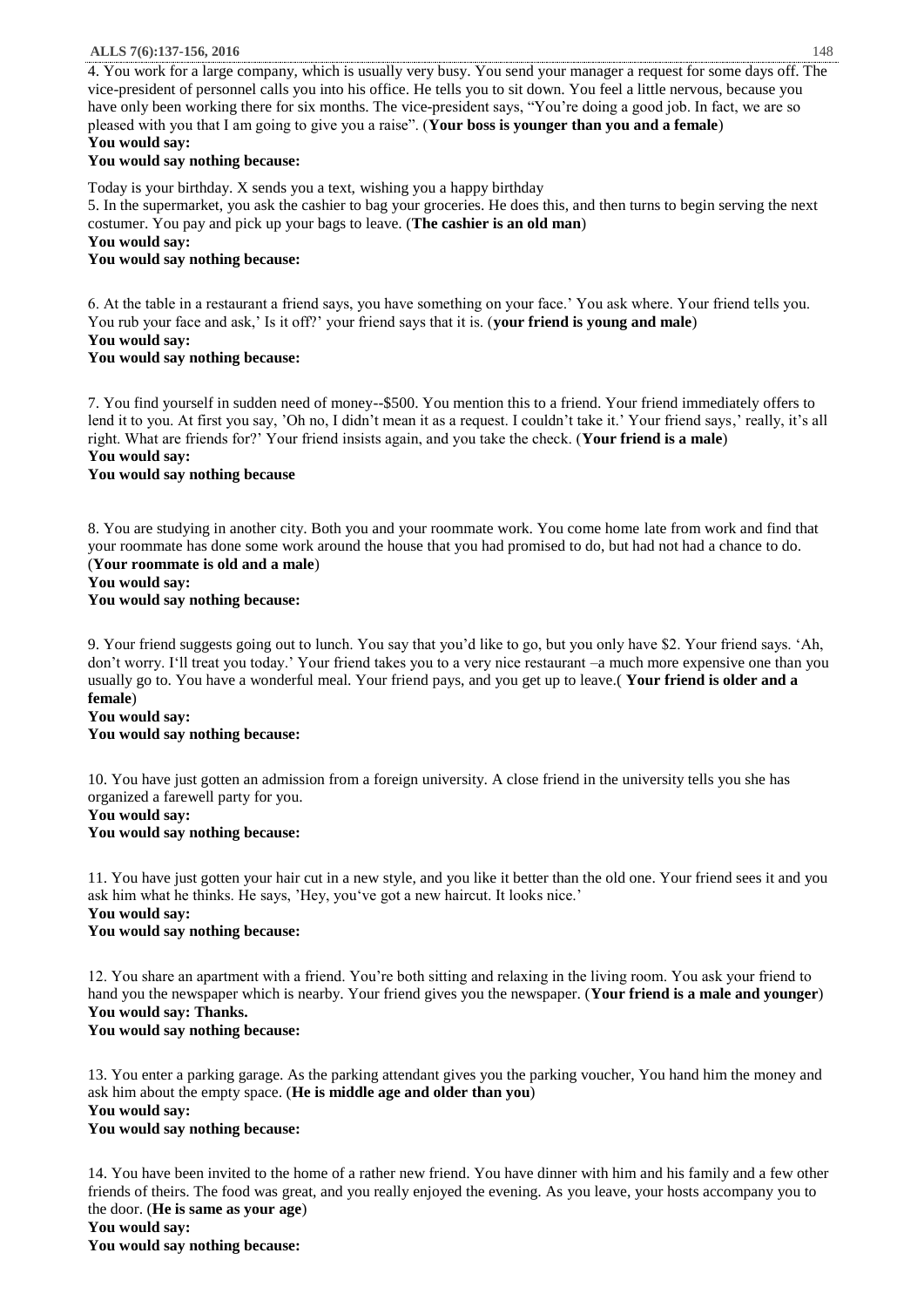**15.** Today is your birthday. X sends you a text, wishing you a happy birthday. (**X is a male**)

# **You would say:**

**You would say nothing because:**

**16.** You have just got a job offering from a company. X knows about it and X congratulates you. (**X is a female and younger**)

### **You would say:**

**You would say nothing because:**

### **SAMPLE OF HAUSA DCT**

#### **Zuwaga mairubutun Amsoshi,**

Muna godiyar yarda dakayi kazamo/kizamo daya daga cikin masu taimakawa wajen yin wannan bincike na ilimi. Wannan binciken dai yana so ya gano dabi'un mutane ne a wajen jawabi-tamkar aiki a cikin al'adu daban daban wadanda suka shafi na Hausawa, yan kasar Sin da kuma larabawa.. Rahoton da zaka bayar zaa yi amfani da shine kadai ta wajen wannan binciken sannan muna masu tabbatar maka da cewa sirrinka bazai bankada ba. A cikin sashen da zai biyo baya, muna so kacike gurbin da aka bari da bayani na kwarai.

| Bayani        | akan | masu | Amsa | Tambayoyi |
|---------------|------|------|------|-----------|
|               |      |      |      |           |
|               |      |      |      |           |
|               |      |      |      |           |
|               |      |      |      |           |
| <b>Sashen</b> |      |      |      |           |
| Shekaru:      |      |      |      |           |
| Jinsi:        |      |      |      |           |

### **Umarni**

Zaka sami kanka a cikin yanayi daban-daban a bisa ga tambayoyin da zasu biyo baya. Anaso kasaka kanka a cikin kowanne irin yanayi sannan ka amsa tambayoyin da suka shafi wannan yanayin yazamo idan kaine wani yamaka wani aiki, ko yabaka wani abu, ko ya tayaka murnar samun wani abu to tayaya zaka gode masa? kuma wanna irin kalmomi zakayi amfani dasu na godiya domin ka nunamasa cewa kagode? Idan kuma kana ganin abinda akayi maka watakila bai kamata kace kagode ba, to kafadi dalilin fadin hakan a kowanne irin yanayi. Kagane cewa amsa wadannan tambayoyi babu daidai ko kuskure a ciki. Saboda haka kasaki jikinka ka amsasu batare da wata tantama ba. **1.** Yau ranar Jumma'a ce, kaduba aljuhunka kaga baka do komai sai dala biyu. Babban abokinka a wajen aiki da ya fahimci halin da kake ciki bayan yaji kace kanaso kajeka banki sai ya tambayeka ko kana son aron kudi a wajensa. Sai kai kuma kace kamanta bakaje banki ba amma yabaka aron dala biyar zaka biyashi a ranar Litinin. Sai yace "katabbata baka neman fiye da hakan?" sai kace/kikace "a'a" sai abokinka yadauko kudin yabaka. (**kaddara abokink/ki namijine)**

**Zaka ce masa**…………………………………………………………………………….

**Baza kace komai ba saboda**………………………………………………………………….

**2**. Kaddara bayan kashiga mota, ka biya kudin motar sannan kasamu wuri ka zauna. Gab da zuwa wajen da zaka sauka, sai kayi tsammanin cewa direban bazai tsaya ba. Sai kayi sauri kataho wajen dayake zaune kafada masa ya tsaya zaka sauka. Sai direban ya tsaya. (**Direban tsohone)**

**Zakace masa**: ………………………………………………………….

**Bazakace masa komai ba saboda**: …………………………………………………….

**3.** Kaddara yau ranar haihuwarkace, ka gayyaci mutanen dabasu da yawa yin liyafa. Sai abokiyarka ta kawo maka kyauta a cikin takarda, bayan ka bude sai kaga wata rigar sanyi ce koriya mai kyau da kake ta muradin saya.

**Zak ace mata**………………………………………………

**Bazakace mata komai ba saboda**……………………………………………………..

**4**. Kana yiwa wani babban kamfani aiki wanda hakan yasa baka samun lokacin kanka. Watarana, sai ka turawa manajan ka takardar neman hutu. Turawarka keda wuya sai mataimakiyar shugaban fama da matsalolin maaikata ta kiraka zuwa cikin ofishinta ta baka wuri tace kazauna. Bayan ka zauna sai tace "Nasan cewa a tsorace kake saboda watan ka shida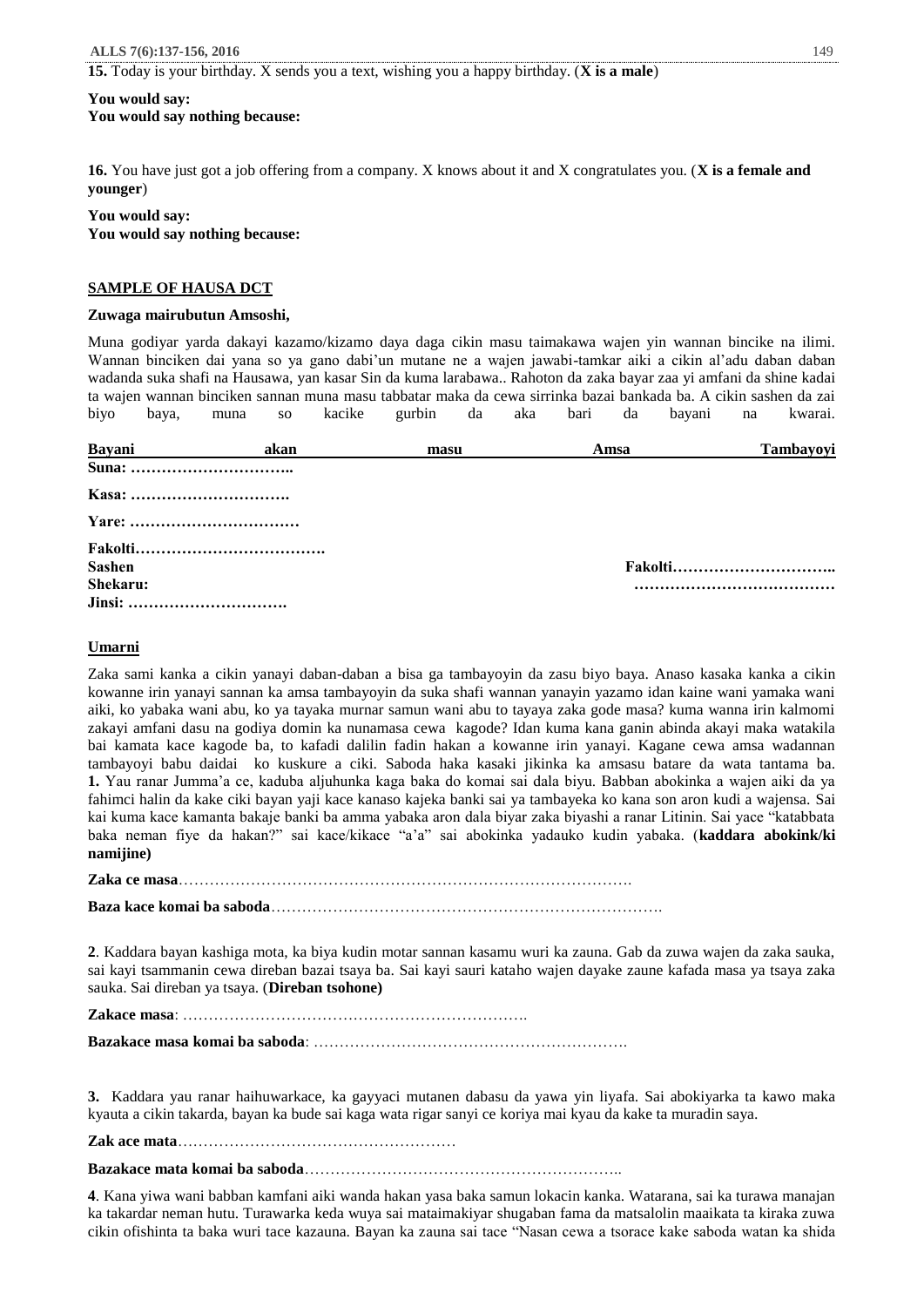kawai anan amma kana neman hutu ko? Sai taci gaba da cewa "lallai muna masu farinciki da irin aikin da kake yi mana a nan saboda haka nema nake maka bushara da munyi maka Karin albashinka"

**Zakace mata**………………………………………………………………………….

**Bazakace mata komai ba saboda**…………………………………………………………….

**5.** A cikin kasuwa bayan ka gama sayayya, sai kacewa mai karbar kudin ya saka maka duk abin daka saya a cikin jaka. Nan take ya saka maka komai sannan ya ci gaba da alamuransa. Sai kabiya shi kudinsa na kaya zaka tafi.

**Zaka ce masa**…………………………………………………………………………………………… **Bazaka ce komai ba saboda**…………………………………………………………………………

**6.** A kan teburi a cikin otel, abokinka yace maka akwai wani abu akan fuskarka, sai kace "a ina?" sai yafada maka sannan ka goge kasake tambayar sa "yafita?" sai abokin ka yace maka eh! (**Abokimnka yarone kamar ka**)

**Zakace masa**…………………………………………………………………………….

|--|--|--|--|--|--|--|

**7.** Kasamu kanka a cikin wani irin yana yi na rashin kudi kuma kana neman kudi har dala dari biyar. Sai kafada wa abokinka halin dakake ciki. Nan take yace zai baka aro. Da farko kace masa bawai kana nufin yabaka aro bane saboda haka bazaka karba ba amma sai abokinkan yace bakomai kakarba amfanin abokantakar kenan. Sanan bayan kun danyi jayayya sai ka karbi chek din kudin.

**Zaka cemasa**………………………………………………………….

**Bazakace masa komai ba saboda**………………………………………………………….

**8**. Kasamu kanka kana karatu a wata kasa. Kai da abokin zaman dakinka dukkaninku kuna aiki a kasar. Bayan kadawo gida daga wajen aiki sai kaga abokin zamanka yayi wasu ayyuka da kace zakayi da jumawa amma baka samu damar yi ba (**Abokin dakinka ya girme ka sosai**)

**Zakace masa**………………………………………………………………………………

**Bazaka ce masa komai ba saboda**……………………………………………………………

**9.** Abokiyarka ta kawo shawarin fita aci abincin rana. Sai kace mata zakaso kaje amma dala biyu ce kadai a aljihunka. Sai tace karka damu "zan biya mana na yau" sai ta kaiku wani kayataccen wajen cin abinci kuka ci kuka sha ga abincin da yafi wanda kake ci ada tsada. Bayan kunci kun more, abokiyarka ta biya kudin kuka tashi zaku tafi.

**Zak ace mata**…………………………………………………………………………………….

**Bazaka ce mata komai ba saboda**………………………………………………………………

**10.** Kasamu damar yin karatu a kasar turai. Abokiyarka ta kusa dakai takiraka tace maka ta hada maka gaggarumar liyafar ban kwana

**Bazakace mata komai ba saboda**………………………………………………………….

**Zaka ce mata**…………………………………………………………………..

**11.** Bayan kayi aski mai kyau an yi maka ado na fada a gani kayi kyau sosai, sai abokinka yagani sai katambayeshi ko yayi kyau sai yace "kayi sabon askine? Kai kayi kyau sosai"

**Zakace masa**………………………………………………………………………………..

**Bazakace masa komai ba saboda**: …………………………………………………………….

**12**. Kuna zaune tare da abokin zamanka a gida. Kuna cikin hutawa a cikin falo sai kace masa ya miko maka jaridar datake kusa da shi. Bayan ya miko maka,(**abokinka bai kaika shekaruba**)

**Zaka ce masa**……………………………………………………………………….

**Bazakace masa komai ba saboda** …………………………………………………………

**13.** Kashiga cikin babban garejin da ake ajiye motoci na kudi. Bayan mai lura da wajen ya baka tikitin ajiye motarka, sai kabashi kudinsa ka tambayeshi wajen da babu kowa saboda ka ajiye motarka. Sai ya nuna maka. (**Mai lura da wajen ya grime ka**)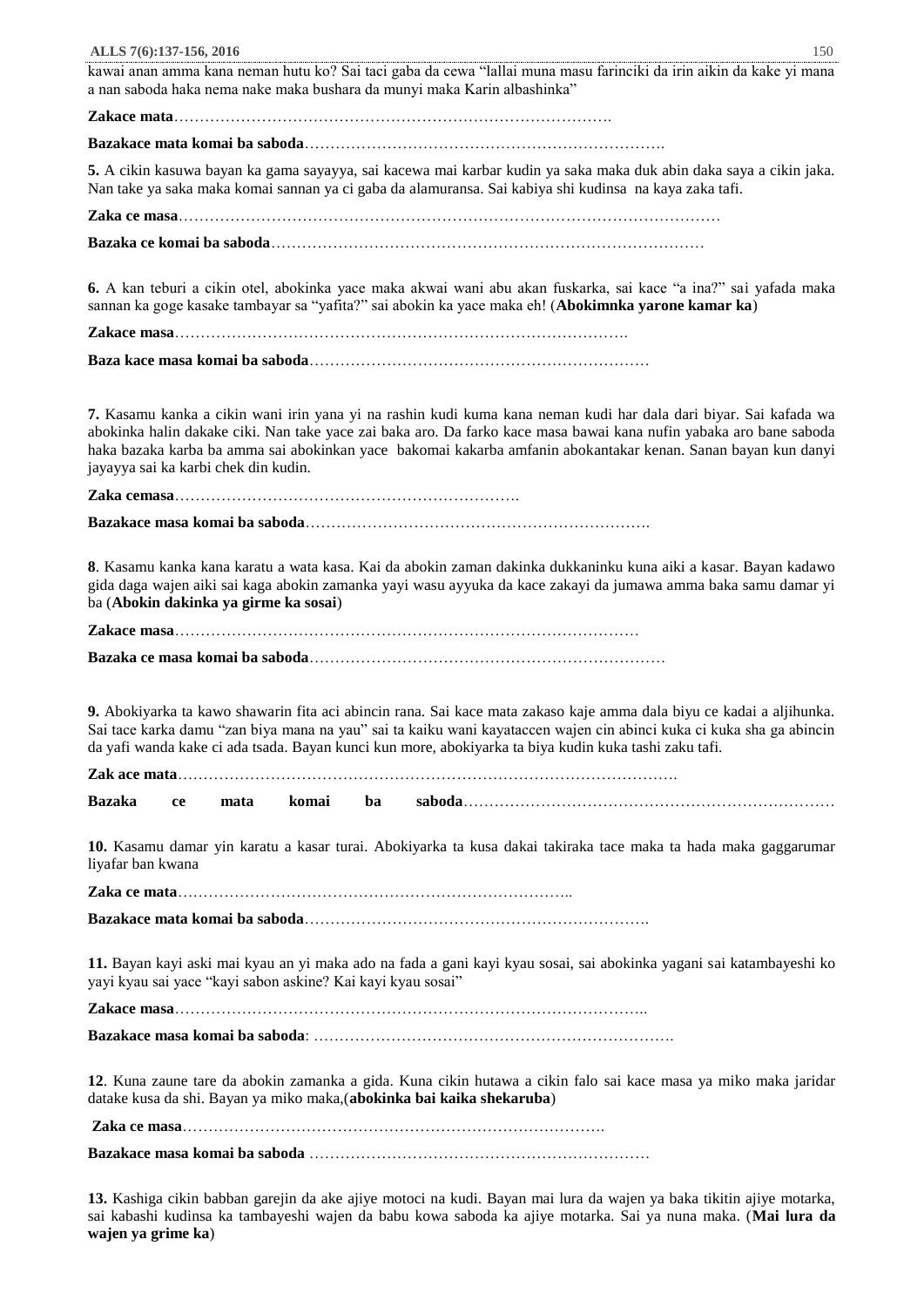**Bazaka komai ba saboda:** ………………………………………………………………….

**Zaka ce masa**: ……………………………………………………………………………

**14**. **A**bokinka da baku jima da haduwa ba ya gaiyace ka gidansu. Bayan kunci abinci da iyayenshi tare da wasu abokananshi. Abincin yayi maka dadi sosai gami da haka, kaji dadin wannan yammacin. Da katashi zaka tafi, abokinka ya rakoka har wajen bakin kofa (**shekarunku daya da shi**)

**Zakace masa:** …………………………………………………………………………………

**Bazakace komai ba saboda**: …………………………………………………………………

**15**. Yau ranar haihuwarka ce, sai X ya/ta aiko maka sakon murnar ranar haihuwa. (**X namijine**)

**Zakace masa**…………………………………………………………………..

**Bazakace komai ba saboda**………………………………………………………

16. Bakajima da samun aiki a wani babban kamfani ba. X taji labari sai tayi maka murna**. (X yarinya ce wacce ka girma sosai)**

### **ARABIC VERSION OF CTD**

|                                                                                                                                        | السلام عليكم ورحمة ال وبركاته,,,                |
|----------------------------------------------------------------------------------------------------------------------------------------|-------------------------------------------------|
| في البداية اود أن اشكركم على الوقت والجهد الذي سوف تبذلونه في مل هذا الاستبيان وأن يجزيكم الله على تعاونكم معي في انجاز هذا العمل. حيث |                                                 |
| ارغب أن وضح لكم أن اهتمامكم وحرصكم على مل هذا الاستبيان بجدية تامة هو محل شكرنا وتقديرنا، ان الغاية من هذا الاستبيان هو لمعرفة انواع   |                                                 |
|                                                                                                                                        | التعبير الخطابي المستخدم بين الثقافات المختلفة. |

| الاسم: |     |      | الجنسية |  |
|--------|-----|------|---------|--|
| اللغة  |     |      | الكلية  |  |
| القسم  |     |      | العمر   |  |
| الجنس  | ذكر | انشى |         |  |

# **الموقف االول:**

في احد االيام واثناء وقت العمل, فكرة في شراء شي ما, لكن عندما نظرت داخل المحفظة لم تجد سوى فكات قليلة وهي غير كافية للشراء, في تلك االثناء سمعك احد اصدقاءك المقربين في العمل انك تريد التوجه الى المصرف لسحب بعض النقود, حينها عرض غلى اقراضك بعض النقود كونه يحمل كمية كافية منها, جوابك كان, حسنا اعطني خمسون رنكت وسوف اعيدها اليك الحقا. ارجوك اتريد المزيد كان سؤال صاحبك.

ما هو ردك كون صاحبك اقرضك خمسون رنكت؟

------------------------------------------------------------------------------------------------------------------------------ -------------------------------------------------------------------------------------------------------------------------------

### **الموقف الثاني:**

احد الايام استقليت الباص, وبعد ان اعطيت نقود للجابي جلست في وسط الباص, لكن قبل ان يتوقف الباص في المكان المقصود انتابك شعور بان السائق لن يتوقف بالمحطة المقبلة, قتوجهت الى السائق وطلبت منه التوقف في المحطة المقبلة.( السائف رجل كبير بالسن)

ماهو جوابك للسائق بعد التوقف؟

----------------------------------------------------------------------------------------------------------------------------------------------- --------------------------------------------------------------------------------------------------------------

# **الموقف الثالث:**

في يوم عيد ميلادك, واثناء الاحتفال تقدم احد الاصدقاء وقدم لك هدية. عند فتحك للهدية وجدة في داخلها قميص ازرق جميل جدا كنت ترغب بشراءه منذ وقت (صديقك هو امراة)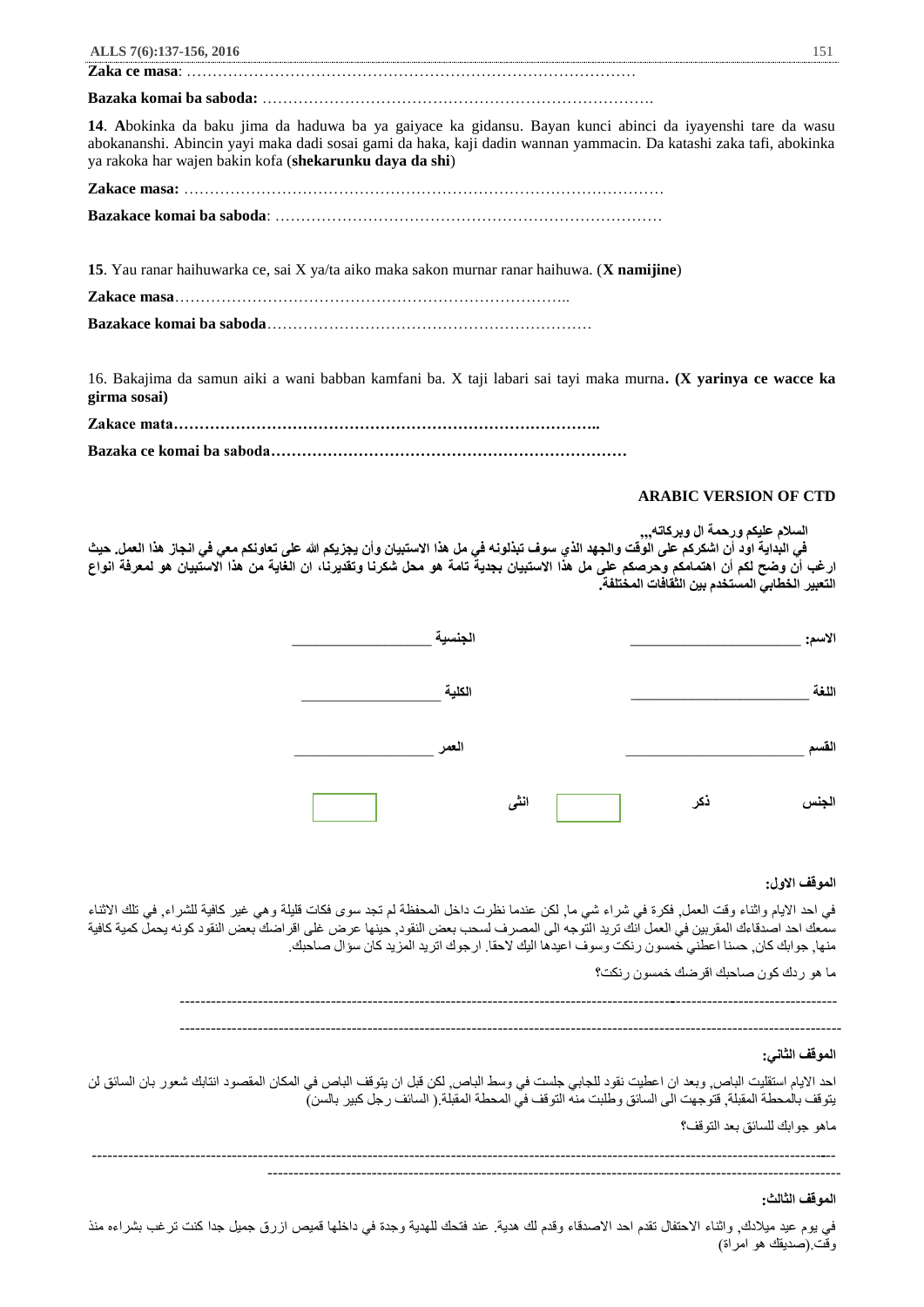# ماهو جوابك لها؟

--------------------------------------------------------------------------------------------------------------

# **الموقف الرابع:**

انت تعمل في مؤسسة كبيرة، وهي عادة ما تكون مزدحمة جدا. في احد االيام قدمت طلب للحصول على اجازة بسبب االرهاق. عندها طلب المدير في استدعائك واثناء اللقاء اشادة بجهودك ومثابرنك بالعمل. وقرر على منحك زيادة في المرتب.)المدير هو امراة(

------------------------------------------------------------------------------------------------------------------------------------------------

ماهو جوابك لها؟

# **الموقف الخامس:**

عتد انتهائك من التبضع, طلبت من الكاشير ان يضع جميع اغراضك في االكياس, وبالفعل تم وضع جميع االشياء وتقديمها اليك بعد ان تم دفع الحساب. .)الكاشير رجل كبير بالسن(

ماهو جوابك له؟

------------------------------------------------------------------------------------------------------------------------------------------------ --------------------------------------------------------------------------------------------------------------

### **الموقف السادس:**

اثناء جلوسك في المطعم مع احد االصدقاء, اشارة الى ان هنالك شي ما على جبينك. ثم انت سالته اين بالضبط فأجابك, وبعد ان مسحت وجهك جبدا سالته هل ازيلت. فأجب بنعم. (صديقك من الشباب المقربين)

ماهو جوابك له؟

------------------------------------------------------------------------------------------------------------------------------------------------ --------------------------------------------------------------------------------------------------------------

# **الموقف السابع:**

اثناء اكمالك الدراسة في بلد اخر, وفي احد االيام بعد رجوعك من الجامعة تفاجئة بقيام زميلك في البيت بتنظيف باحة المنزل والتي كان من المفروض ان تنطفها انت, لكن لكثرة الواجبات المكلف بها في الجامعة. نسيت القيام بتنطيفها.(رفيقك رجل كبير بالسن)

ماهو جوابك له؟

------------------------------------------------------------------------------------------------------------------------------------------------ -------------------------------------------------------------------------------------------------------------

# **الموقف الثامن:**

في احد االيام اقترح عليك زميلك في العمل بتناول الغداء في احد المطاعم. انت كنت ترغب بالذهاب معه لكنك التملك سوى بعض الفكات, اجابك بعدم االكتراث للموضوع وانه سيدفع الحساب عنك, بالفعل اصطحبك الى احد المطاعم الفاخرة وبعد تناول الغداء دفع الحساب.)زميلك امراة كبيرة بالسن(

ماهو جوابك لها؟

------------------------------------------------------------------------------------------------------------------------------------------------ --------------------------------------------------------------------------------------------------------------

# **الموقف التاسع:**

كنت قد حصلت للتو على قبول من إحدى الجامعات الأجنبية . فقرر احد اصدقاءك المقربين على تنظيم حفلة وداع لك.

ماهو جوابك له؟

------------------------------------------------------------------------------------------------------------------------------------------------ --------------------------------------------------------------------------------------------------------------

# **الموقف العاشر:**

بسبب تسريحت شعرك التقليدية, قمت بتغير التسريحة الى شكل اكثر جاذبية. وعند سؤالك احد اصدقاءك المقربين عن رأيه بالتسريحة الجديدة. أجابك بمدى أعجابه بالتسريحة ومنطرك الجذاب.

ماهو جوابك له؟

----------------------------------------------------------------------------------------------------------------------------------------------- --------------------------------------------------------------------------------------------------------------

### **الموقف الحادي عشر:**

انت تعيش مع احد االصدقاء في شقة. واثناء جلوسكم في الصالة لقضاء بعض الوقت معا. انت سألته ان يعطيك المجلة التي بجانبه. ومن ثم اعطاءك المجلة. )صديقك من الشباب المقربين(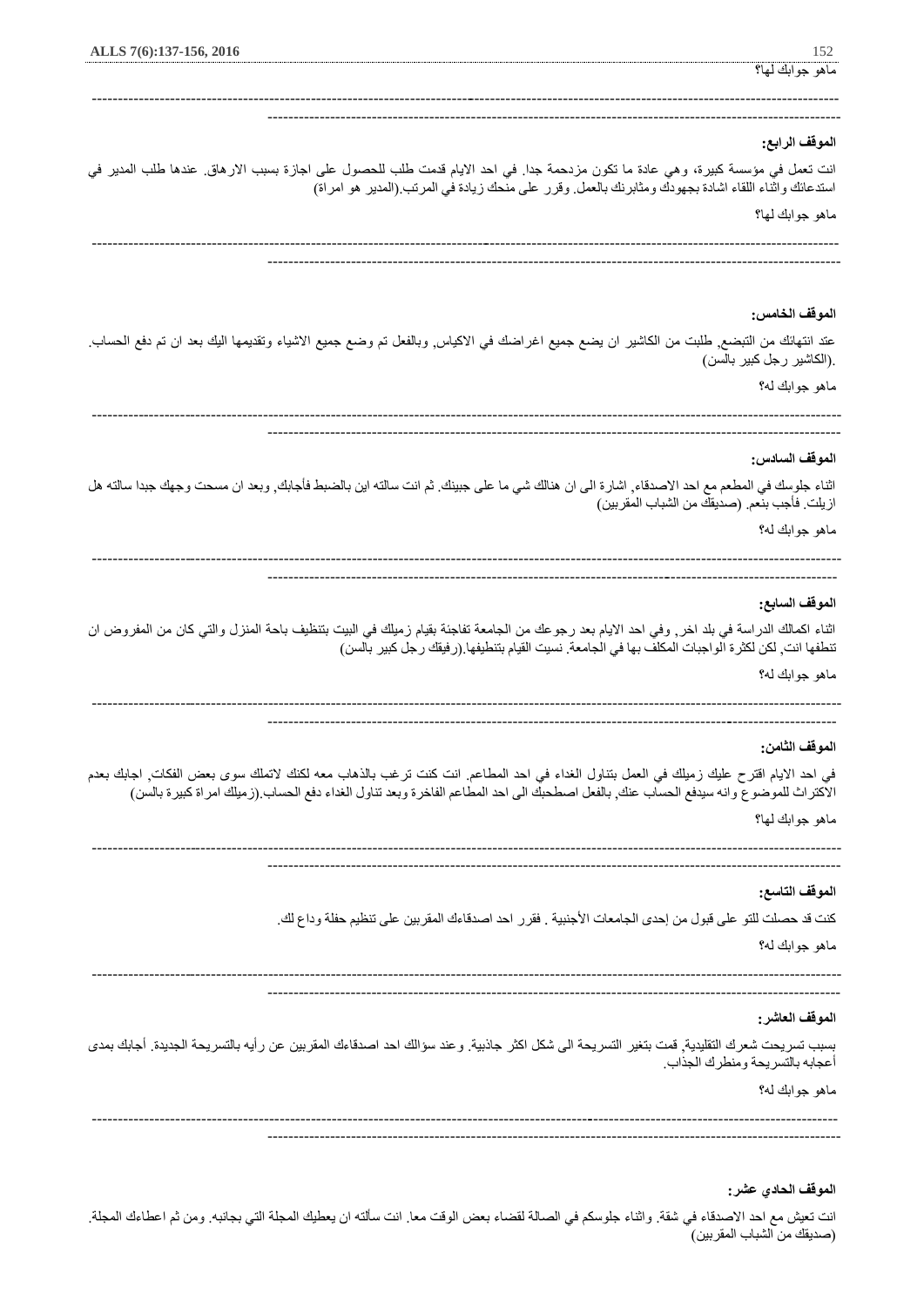| ALLS 7(6):137-156, 2016                                                                                                                    | 153                                                                                       |
|--------------------------------------------------------------------------------------------------------------------------------------------|-------------------------------------------------------------------------------------------|
|                                                                                                                                            | ماهو جوابك له؟                                                                            |
|                                                                                                                                            |                                                                                           |
|                                                                                                                                            | الموقف الثاني عشر:                                                                        |
| أثناء دخولك احد مواقف السيارات. بادر المشرف على الموقف بأعطاءك بطاقة الدخول. ثم سألته عن مكان مناسب لإقاف السيارة فأجابك بكل احترام (الرجل | اكبر سنناً منك)                                                                           |
|                                                                                                                                            | ماهو جوابك له؟                                                                            |
|                                                                                                                                            |                                                                                           |
|                                                                                                                                            | الموقف الثالث عشر:                                                                        |
| في احد الايام تم دعوتك من قبل احد اصدقائك الجدد, وبالفعل استجبت وامضبت وقت جميل برفقت صديقك وعائلنه بالاضافة الى بعض اصدقاء عائلته, وبعد   | انتهاء السهرة الجميلة وعند توديعهم لك, اصروا جميعا على مرافقتك الى الباب.                 |
|                                                                                                                                            | ماهو جوابك لهم؟                                                                           |
|                                                                                                                                            | الموقف الرابع عشر:                                                                        |
| فجأة حصلت على فرصة عمل في احدى الشركات الكبري. احد الاصدقاء علم بموضوع العمل وقدم لك التهاني (صديقك هو امراة)                              |                                                                                           |
|                                                                                                                                            | ماهو جوابك لها؟                                                                           |
|                                                                                                                                            |                                                                                           |
|                                                                                                                                            | الموقف الخامس عشر:                                                                        |
|                                                                                                                                            | اليوم هو عيد ميلادك, صديقك بعث اليك رسالة، متمنيا لكم عيد ميلاد سعيد. (صديق هو من الذكور) |
|                                                                                                                                            | ماهو جوابك له؟                                                                            |

------------------------------------------------------------------------------------------------------------------------------------------------ -------------------------------------------------------------------------------------------------------------

# **CHINESE VERSION OF THE DCT**

尊敬的先生和女士:

首先非常感谢您参与这次的问卷调查。这份问卷调查是关于跨文化交际交流的调研。

您所提供的所有信息仅在此次调研中使用。您的回答将被完全保密,请您放心。在接下来的卷面中,请您在空 白区域填入相应的信息。

# 个人信息:

姓名:

国籍:

语言:

学院:

专业:

年龄:

性别:

# 问卷指导:

在接下来需要填写的问卷里,您将会看到"不同程度的需要表达感谢的场景"。请您想象自己身处在每个不同情 景时的第一反应并填写问卷。在回答每个场景时,请注意括号里面的提示信息。在对于部分特定场景,如果在 没有回答的情况下,请您提供为什么没有回答的理由。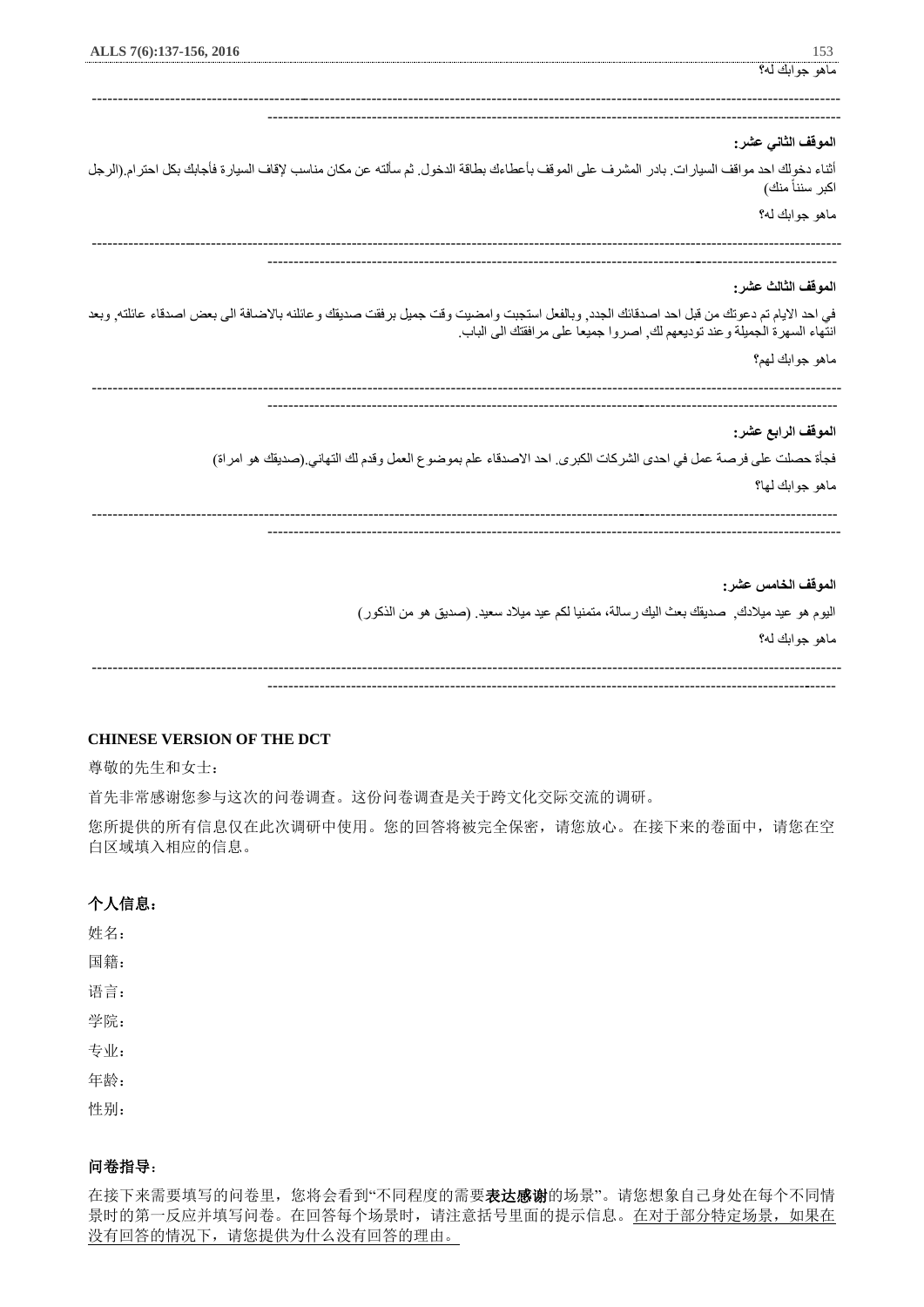#### 场景 1

这是一个周五。你打开你的钱包并发现里面仅有两美元。你的好朋友正在工作,并意识到了你的刚才打开钱包 的窘迫情况。这时他听到你自言自语说,"我现在要去银行"。你的这位好朋友立刻问你是否需要钱。你回复他 说,你忘记去银行把钱取出来了。紧接着,你的好朋友说,"我这里有足够的钱,你现在需要多少?"你回答 说,"你能借给我五美元吗?我到周一的时候还给你。"你的好朋友回答说,"当然没问题,你确定你只需要五 美元就够了吗?"你回答说你五美元就够了。然后你的朋友给你借了五美元。(假设你的好朋友是位男性)

你的朋友给你借了五美元后,这时你会说:

你 的 朋 友 给 你 借 了 五 美 元 后 , 这 时 你 什 么 都 没 有 说 , 原 因 是 :

场景 2

你上了一辆公交车,付了公交车的钱,并在靠近前排的位置坐下。就在你准备下车的时候,你猜测这位司机可 能不会停下车等你下车。所以你走到司机身边,要求他停车。(假设这位司机是位年龄较老的人) 你会走到司机身边说:

你会走到司机身边,什么都没有说,原因是:

### 场景 3

这天是你的生日,你和你的几个朋友在吃晚餐。其中一个朋友给你带了生日礼物。你打开生日礼物,发现礼物 是一件你一直都想要的蓝色毛衣。(假设你的好朋友是位女性)

看到礼物的时候你会说:

看到礼物的时候,你什么都没有说,原因是:

场景 4

你在一家大公司工作,这家公司的工作通常都非常忙。你给人事部发送了一个邮件,内容是想要请一天的假。 然后接到副经理的电话,让你去她办公室。到了副经理办公室,她让你坐下。这时你感觉自己有点紧张,因为 你刚在这家公司工作半年。你听到副经理说,"你的工作做的很不错。实际上,我们对你很满意,打算要给你 升职。"(假设你的上司是位比你年轻很多的女性)

你听到副经理的话之后,你会说:

你听到副经理的话之后,你什么都没说,原因是:

### 场景 5

在超市里,你要求收营员帮你把买的东西装进袋子里。他帮你装了之后,准备给下一位顾客结算。你付完你的 钱, 提起你的袋子, 准备离开。(假设这位收营员是位很年老的人) 你在离开的时候,你会说:

你在离开的时候,你什么都没说,原因是:

### 场景 6

在一个餐厅里,你的朋友对你说,"你脸上有点脏东西"。你问脏东西在脸上的哪里。你的朋友指给你脏东西在 的位置。你擦完脸,问你的朋友,"脏东西擦掉了吗?"你的朋友说擦掉了。(你的的朋友是位年轻的男性) 在这时,你会说:

在这时,你什么都没说,原因是: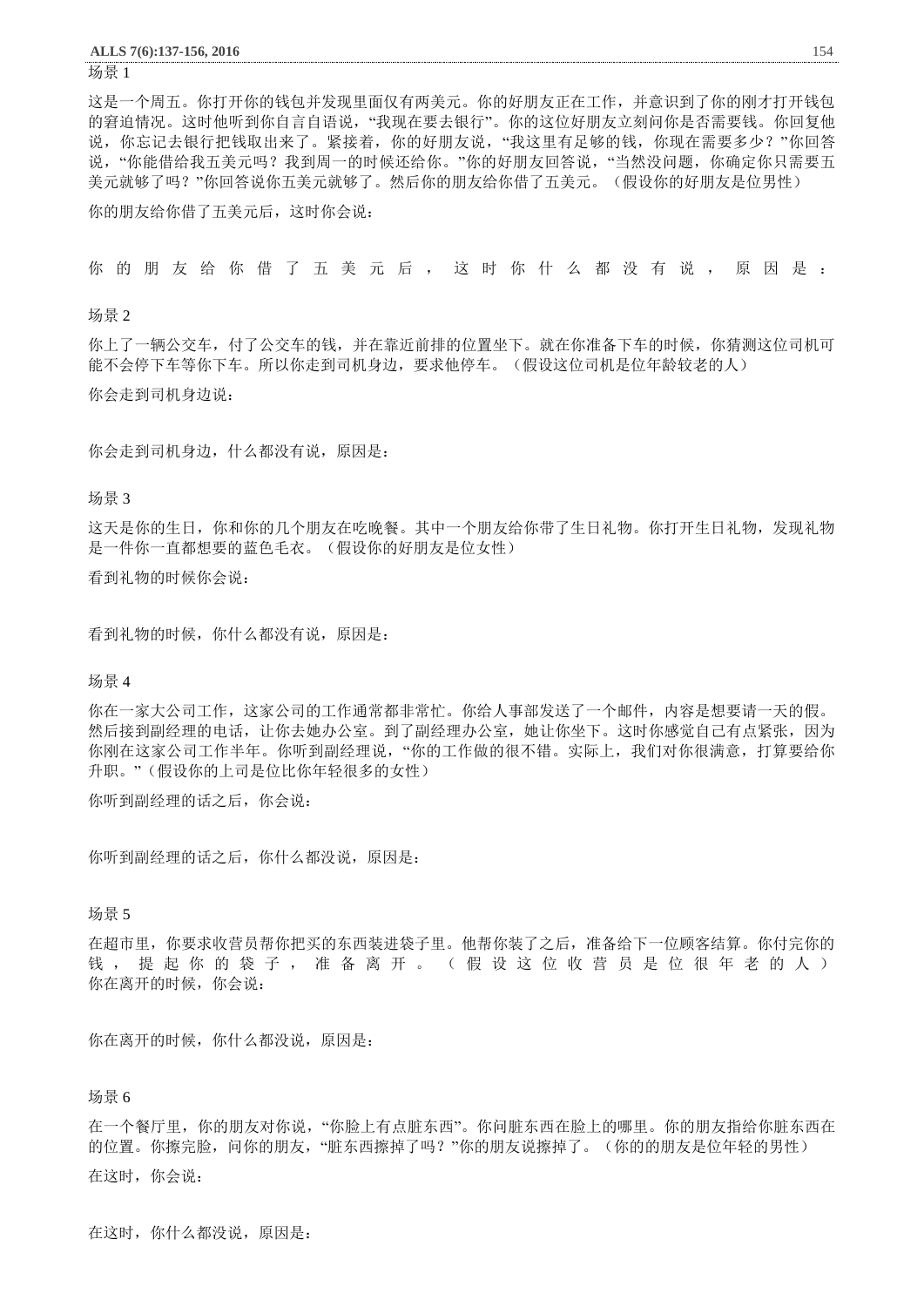#### 场景 7

你发现你自己突然急需五百美元。你对你的朋友偶然提到这个情况。你的朋友听到之后立刻提出想要给你借钱 的想法。刚开始你说,"这怎么可以,我没用想要借你钱的意思,我不能借你的钱。"你的朋友说,"给你借钱 是我作为朋友应该做的事。"然后你的朋友再次提出要给你借钱的意思。最后你借了你朋友的五百美元。 你借了你朋友的钱之后,你会说:

你借了你朋友的钱之后,你什么都没说,原因是:

# 场景 8

你在另外一个城市学习。你和你的室友都在工作。你下班之后回家晚了,并且发现你的室友已经做了一部分, 原本你承诺了要去做的家务活。(假设你的室友是位年老的男士)

你看到你的室友做了家务活之后,你会说:

你看到你的室友做了家务活之后,你什么都没说,原因是:

### 场景 9

你的朋友建议和你一起出去吃午饭。你说你想去但是你只有两美元。你的朋友说,"别担心,今天我请客。"你 朋友带你去了一家非常不错的餐厅。这家餐厅的消费要比你通常去的贵很多。你在这家餐厅吃了一顿很不错的 午饭。在你朋友付完钱之后你们准备离开。(假设你的朋友是位比你年长的女性)

在你们准备离开的时候,你会说:

在你们准备离开的时候,你什么都没说,原因是:

场景 10

你刚收到国外大学的录取通知书。其中你的一位好朋友在那所国外大学,并且告诉你,她已经为你准备了一场 欢迎会。

你听到这个消息之后,你会说:

你听到这个消息之后,你什么都没有说,原因是:

场景 11

你刚剪了一个新的发型,并且这个新发型让你你看起来比以前好看很多。你的朋友看到你的新发型之后,你问 他的想法。他说,"你剪新发型啦,看起来不错。" 你听到你朋友的认可之后,你会说,

你听到你朋友的认可之后,你什么都没有说,原因是:

# 场景 12

你和你的一个朋友住在同一间宿舍里。你们坐在卧室里闲聊的时候,你让你的朋友帮忙递一下靠近他手边的报 纸。然后你的朋友把报纸递给了你。(假设你的朋友是位比你年轻的男性) 当你朋友把报纸递给你的时候,你会说:

当你朋友把报纸递给你的时候,你什么都没有说,原因是: